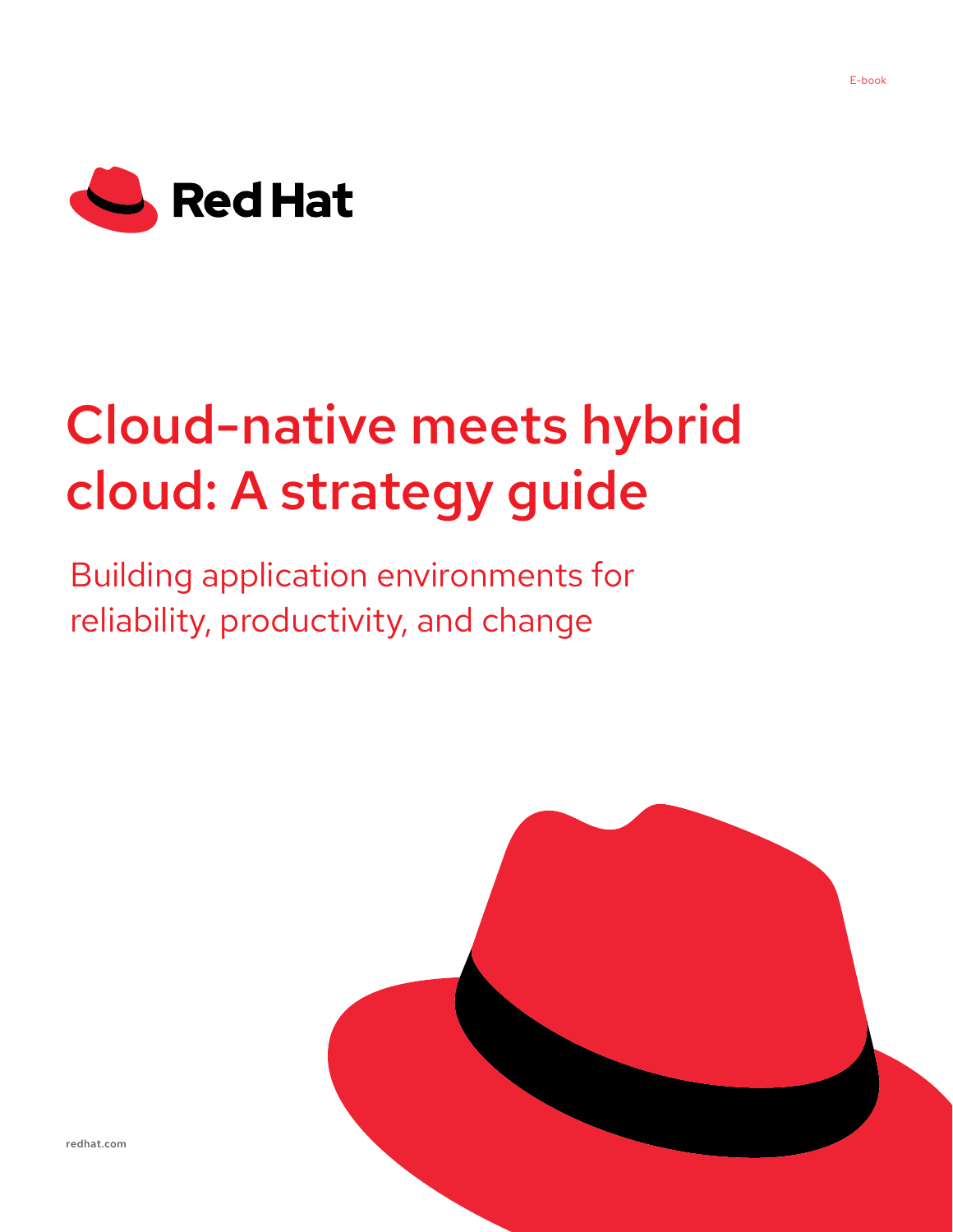

# **Table of contents**

| <b>Introduction</b> | 2 |
|---------------------|---|
|                     |   |
|                     |   |
|                     |   |
|                     |   |
|                     |   |
|                     |   |
|                     |   |
|                     |   |
|                     |   |
|                     |   |
|                     |   |
|                     |   |
|                     |   |
|                     |   |
|                     |   |
|                     |   |
|                     |   |
|                     |   |
|                     |   |
|                     |   |
|                     |   |
|                     |   |
|                     |   |
|                     |   |
|                     |   |
|                     |   |
|                     |   |
|                     |   |
|                     |   |
|                     |   |



facebook.com/redhatinc @redhat linkedin.com/company/red-hat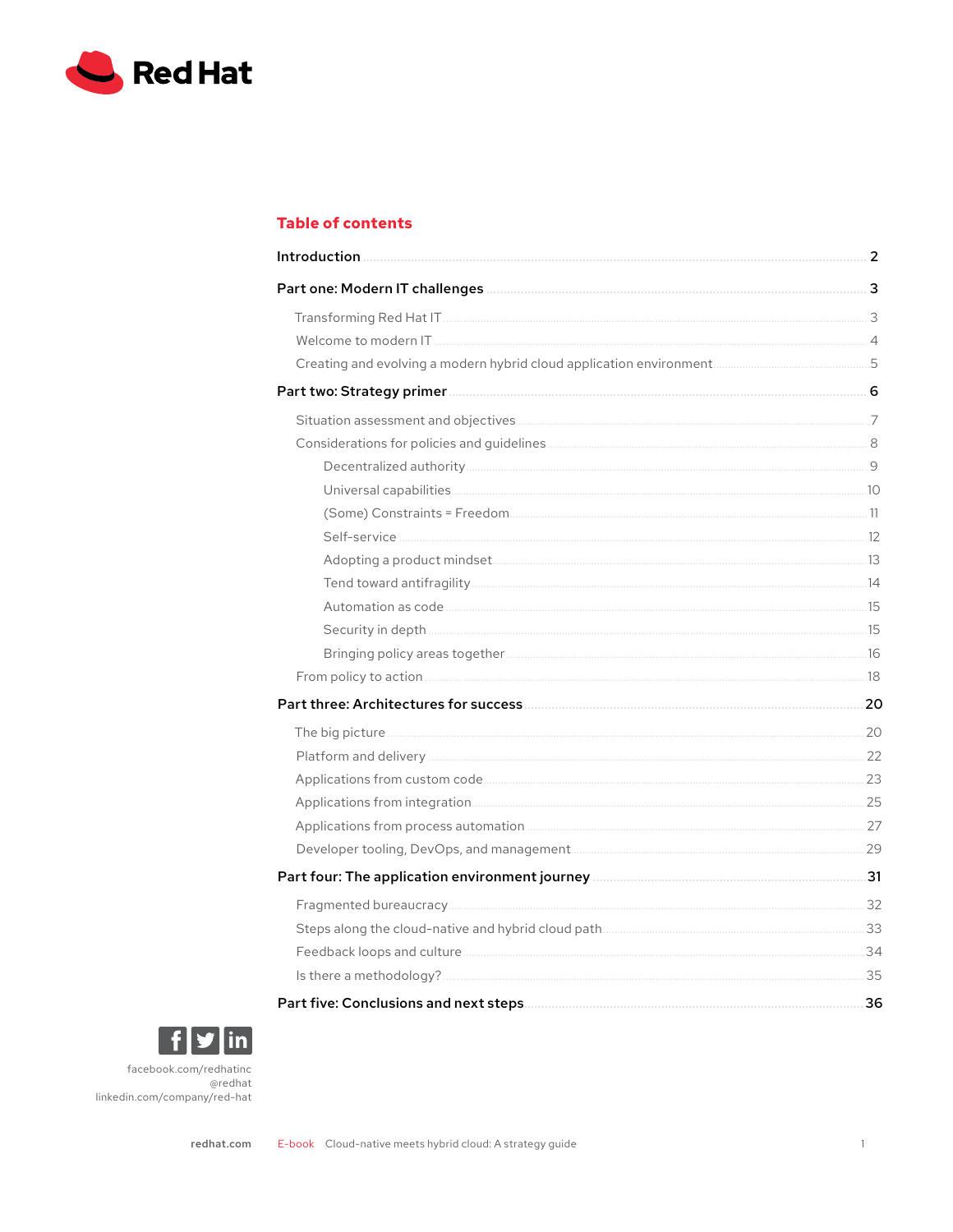<span id="page-2-0"></span>

# **Introduction**

Information technology (IT) systems are the glue that holds modern enterprises together. They power internal systems, are often critical market differentiators, and need to deliver ever-improving functionality for customers, employees, and partners. At the same time, system complexity and speed of change have escalated: deployments routinely span multiple on-premise and cloud locations, an array of software technologies are used, and the teams behind these systems can vary greatly in their skills. The increased focus on digital transformation highlights the business advantages of change, but often does not address how to deliver real value with the new technologies.

These pressures lead to a fundamental tension between the reliability and productivity of the environment. On one hand, systems need to be kept functioning, secure, and predictable in their operation. Developers and operations teams need to be able to evolve the systems rapidly to deliver new functional benefits to users so the whole organization benefits from progress.

This core tension between reliability and productivity impacts many choices, but it becomes particularly problematic given today's pressure for rapid change and improvement. IT teams find themselves continually having to balance short and long-term change in application delivery and development. For example, trading the use of existing systems and infrastructure to develop new functionality versus redesigning development and delivery capabilities. The long-term aim is to keep adding value with the company-wide application environment, while improving agile development and delivery.

Managing these pressures is relevant since IT systems have become highly distributed across datacenter locations and public clouds — hybrid cloud IT is a reality for most organizations. In addition, a myriad of new development technologies in cloud-native and other areas open up huge new opportunities to make development teams more productive.

This guide is designed as a strategy primer for enterprise architects and IT leaders to map out how to tackle modern IT strategy. It is focused on the convergence of three trends:

- **1.** The importance of IT systems to modern organizational success.
- **2.** Hybrid cloud and the shift to multiple datacenters, platforms, and cloud locations.
- **3.** Cloud-native application development technologies and how they can be combined with existing approaches to create a robust, productive IT system.

The content covers context considerations, strategy challenges, and high-level architectural considerations with case study examples.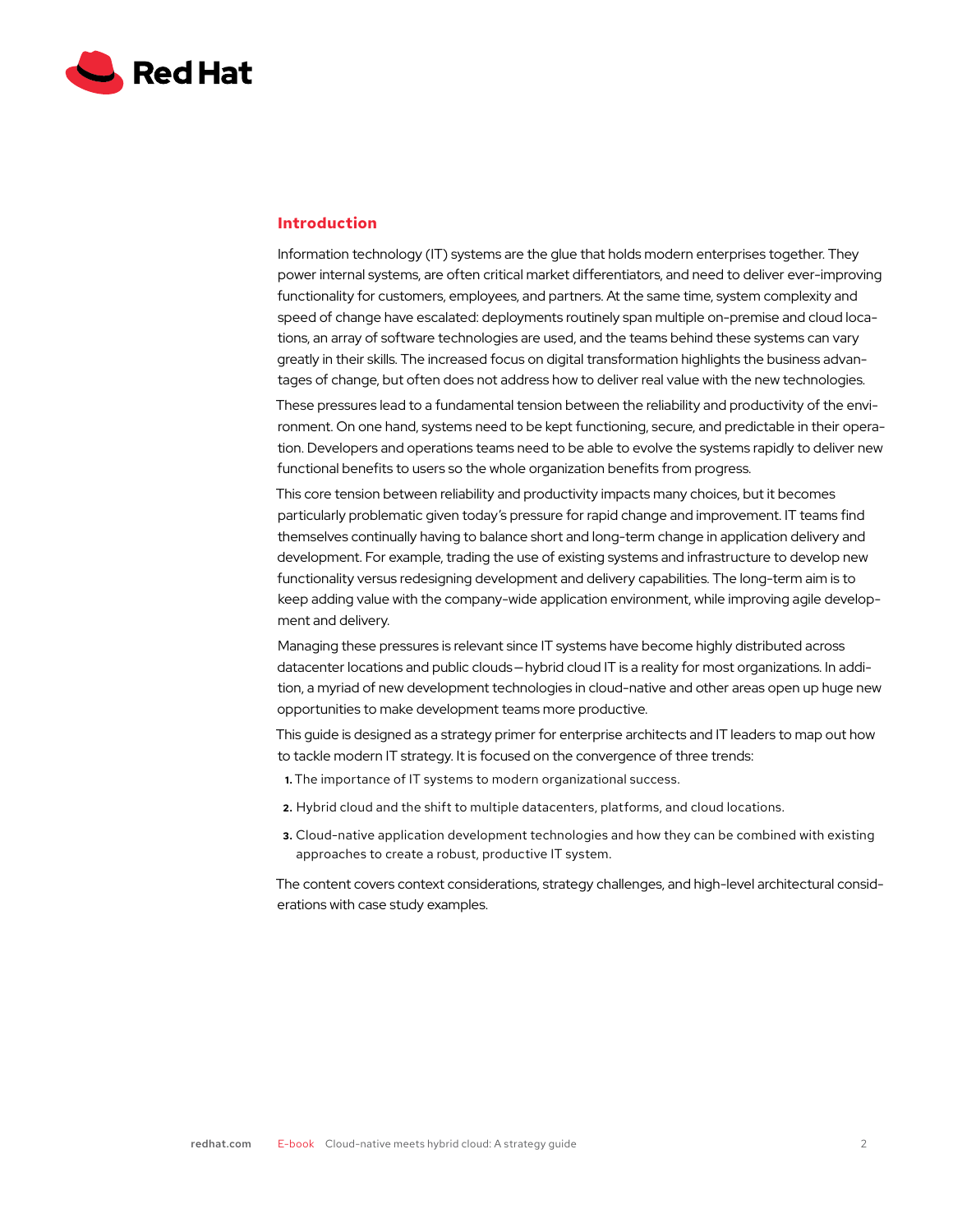<span id="page-3-0"></span>

*"Like many of our customers, we faced the real questions of, 'How can we do better than just keep up?' and 'What can we do to be well prepared for whatever comes our way?"*

> **Mike Kelly** CIO, Red Hat

This e-book:

- **•** Focuses on strategic aspects and high-level architectures, specifically, high-level concepts that can be applied in a wide variety of contexts. It does not address detailed deployment considerations. Resources for deeper technical analyses are offered throughout.
- **•** Does not assume greenfield development only. While some teams may have the luxury of building new systems from scratch, the majority of our advice applies to the evolution of complex existing systems.
- **•** Provides general technical applicability. Red Hat® customer and technology examples are used in a variety of areas. While we believe Red Hat tools are right for the job, most approaches discussed in this e-book can be applied in other technology environments or using a mix of Red Hat and other technologies.

Companion content can be found in the following e-books: [Teaching elephants to dance](https://www.redhat.com/en/resources/middleware-teaching-elephant-to-dance-ebook), [The path](https://www.redhat.com/en/resources/path-to-cloud-native-applications-ebook)  [to cloud-native applications](https://www.redhat.com/en/resources/path-to-cloud-native-applications-ebook), [Principles of container-based application design](https://www.redhat.com/en/resources/cloud-native-container-design-whitepaper), and a range of others available from the cloud-native resources page at [redhat.com](https://www.redhat.com/en/topics/cloud-native-apps).

# **Part one: Modern IT challenges**

Early in the summer of 2017, Mike Kelly, the newly appointed Chief Information Officer (CIO) of Red Hat was in a difficult position. Red Hat had a robust IT infrastructure that had grown tremendously, but even more growth was approaching. Red Hat's rapid growth meant that the IT team needed to get ahead of the growth curve while still operating within a constrained budget.

How did Mike and his team approach these challenges?

# **Transforming Red Hat IT**

IT systems can be thought of as the central nervous system of an organization, carrying information, coordinating actions, and executing many of the tasks that enable the organization to function. The size, density, and complexity of this system of applications has increased for most organizations in recent years. Red Hat was no different.

By 2016, Red Hat operated nearly 1,000 unique, independent applications and services that served various parts of the business. These applications were run by different teams, on different technology stacks, and across a number of redundant datacenter locations. The objectives for the team was a three-part challenge:

- **1.** Match the speed and adaptability demands of digital business.
- **2.** Improve the availability, resiliency, and security of digital systems.
- **3.** Continue to reduce operating costs.

The objectives show typical dilemmas: The need for speed, adaptability, availability, and security — but with lower operating expenses.

The applications powering Red Hat's day-to-day business ranged from custom JavaTM and other applications, to integration of Software-as-a-Service (SaaS) and data stores, to complex workflow processes.

Red Hat Innovation Labs is an immersive teaming residency program for customers to accelerate their most innovative ideas.<sup>1</sup>.

**<sup>1</sup>** *Red Hat Open Innovation Labs, 2019. [redhat.com/en/services/consulting/open-innovation-labs.](https://www.redhat.com/en/services/consulting/open-innovation-labs)*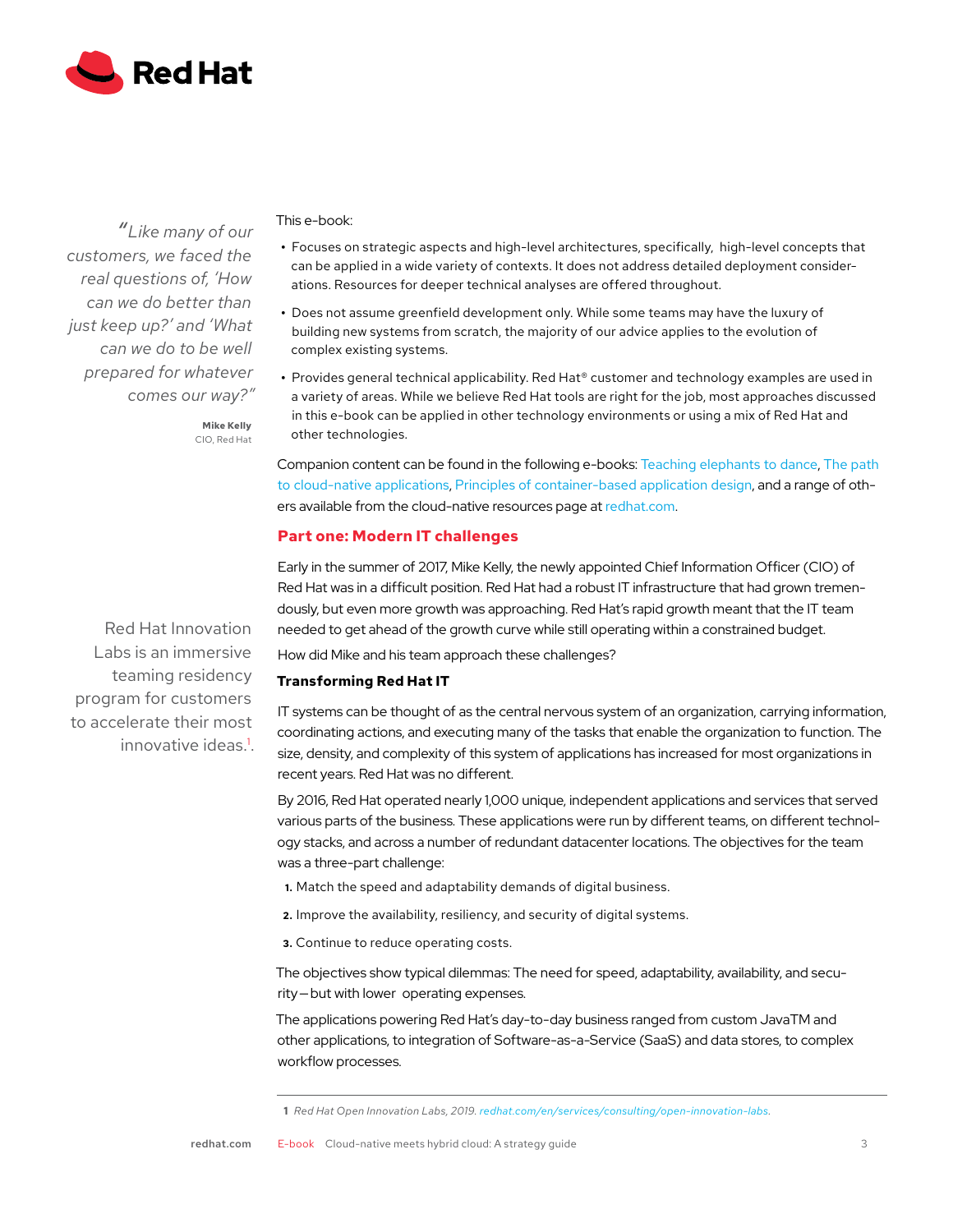

#### **The project begins**

To get started, Red Hat IT engaged the [Red Hat Open Innovation Labs](https://www.redhat.com/en/services/consulting/open-innovation-labs) team for the thorough analysis routinely done for Red Hat customers. Red Hat's Open Innovation Labs program provides immersive residency programs to help organizations solve real business challenges with a combination of technology and process changes. The result for Red Hat IT was comprehensive insight into the choices they faced and options to address some of the most pressing issues.

The resulting program included changes — some immediate and some gradual — across a broad range of areas in Red Hat's IT processes:

- **•** A shift from a multiple-location, on-premise failover infrastructure to a hybrid cloud infrastructure, including first one, then two public cloud zones from different providers.
- **•** A move to a container-based, cloud-native deployment and application development mode, with containers as the primary unit of deployment.
- **•** Significant shifts in software development technologies and methodologies to allow a wide variety of programming languages to be used according to the needs of each application.
- **•** Significant cost savings from containers and the ability to move from a parent-child failover setup to failover between three active sites for greater reliability and faster updates.
- **•** Upgrades to a range of applications and the increased adoption of application programming interfaces (APIs) and agile integration are a way to connect these applications.

#### **Observable, measurable outcomes**

By early 2019, the program had exceeded its original transformation goals (see Figure 1). The journey is not over, and the team continues to evolve Red Hat's IT environment as new challenges and opportunities arise. But the team's strategy allowed them to create a flexible and reliable application environment for the company. They saw a 55% lower footprint per application, improved security, and multisite hybrid cloud deployment with zero downtime. Automation of pipeline delivery gave them a 40% faster feature delivery time- to-market.<sup>2</sup>



#### Gain efficiency

-55% lower infrastructure footprint per application



#### Improve security

Automatic platform and image rebuilds weekly and automatic CVE-triggered rebuilds



Increase resilience

Multi-site-active, hybrid cloud development = zero downtime



Move faster

40% acceleration in time to market for feature enhancements due to automation of delivery pipeline

*Figure 1. Red Hat IT gains from its cloud-native hybrid cloud transformation (source Red Hat IT internal data)*

**<sup>2</sup>** *Red Hat IT internal data*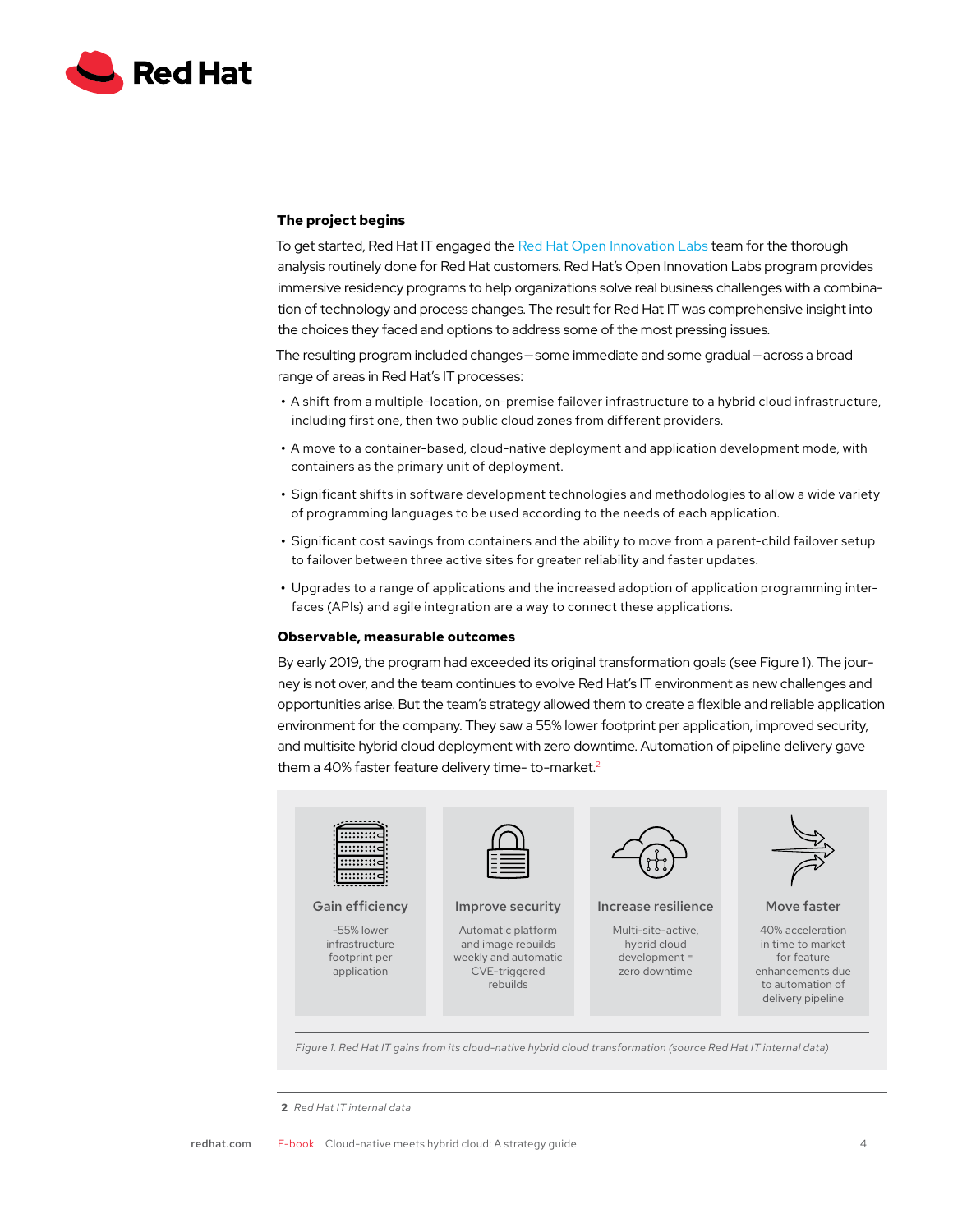

Even though more than 50% of organizations have implemented some level of DevOps practice,<sup>3</sup> the most committed (organizational) adopters see much higher performance gains. [DORA's 2018](https://www.prnewswire.com/news-releases/devops-research-and-assessment-dora-announces-the-2018-accelerate-state-of-devops-report-300703837.html)  [State of DevOps](https://www.prnewswire.com/news-releases/devops-research-and-assessment-dora-announces-the-2018-accelerate-state-of-devops-report-300703837.html)  [survey](https://www.prnewswire.com/news-releases/devops-research-and-assessment-dora-announces-the-2018-accelerate-state-of-devops-report-300703837.html) highlights how adoption often leads to slowdowns before it leads to gains.

There are now numerous ways for IT team members – and anyone in the company – to deploy new applications and share access to others. Infrastructure for production systems is resilient and lower in cost.

The team also learned to navigate the internal cultural challenges inherent in change. It turned out to be just as important to value inputs from skeptics on the team, as those from the enthusiastic technology adopters.

Read more about [Red Hat IT's transformation](https://www.redhat.com/en/about/red-hat-on-red-hat).

#### **Fast or stable?**

As the Red Hat IT story shows, new technologies can provide genuine benefits to addressing modern IT challenges, but their application takes thought and coordination. The question of how to navigate short- and long-term change is particularly acute in large organizations since development teams need to move fast and adopt new and more productive technologies, while operations teams are responsible for reliability and stability.

The DevOps movement has made this conflict visible to different groups within the organization. However, even with DevOps adoption, there are typically varying practices in every organization. The challenge is exacerbated by a wide range of high-pressure trends that diversify technology choices:

- The vast majority of enterprises (84% according to a recent Flexera/Rightscale report<sup>4</sup>) are pursuing a multicloud strategy. In many cases, organizations have become hybrid cloud by default, simply because different groups adopt different cloud providers.
- **•** Programming languages continue to explode in use, both in general and in the enterprise. While Java and Javascript still dominate in the enterprise, other languages are gaining traction in specialized applications. (For example, see Red Monk's 2019 public data survey.<sup>5</sup>)
- **•** The adoption of cloud-native technology, and particularly the move to containers and container management as infrastructure, has accelerated.<sup>6</sup>

The challenge is how to balance these pressures.

#### **Creating and evolving an effective hybrid cloud application environment**

We use the term application environment to refer to an organization's set of capabilities for application delivery and development. This broad view is deliberate and it underlies the holistic nature of the modern IT challenge. Specifically, legacy and new applications need to work together, new technology needs to add value without disrupting reliability, and IT systems are found in ever more locations.

An organization's application environment undergoes constant change as new applications are deployed, tools and processes are updated, and applications generate data and transactions. Ultimately, the production applications that the environment supports are what add value to organizations employees, partners, and users.

**6** *Hippold, Sarah. "Gartner identifies key trends in PaaS and Platform Architecture for 2019." Gartner press release, April 29, 2019. [https://www.gartner.com/en/newsroom/](https://www.gartner.com/en/newsroom/press-releases/2019-04-29-gartner-identifies-key-trends-in-paas-) [press-releases/2019-04-29-gartner-identifies-key-trends-in-paas-and-platform-ar](https://www.gartner.com/en/newsroom/press-releases/2019-04-29-gartner-identifies-key-trends-in-paas-)*

**<sup>3</sup>** *Stroud, Robert. "2018: The Year Of Enterprise DevOps." Forrester blog, October 17, 2017, [https://go.forrester.com/](https://go.forrester.com/blogs/2018-the-year-of-enterprise-devops/) [blogs/2018-the-year-of-enterprise-devops/](https://go.forrester.com/blogs/2018-the-year-of-enterprise-devops/).* 

**<sup>4</sup>** *Flextera, "RightScale 2019 State of the Cloud Report from Flextera." 2019, [https://info.flexerasoftware.com/](https://info.flexerasoftware.com/SLO-WP-State-of-the-Cloud-2019) [SLO-WP-State-of-the-Cloud-2019.](https://info.flexerasoftware.com/SLO-WP-State-of-the-Cloud-2019)*

**<sup>5</sup>** *O'Grady, Stephen. "The RedMonk Programming Language Rankings: January 2019." Red Monk blog, March 20, 2019, <https://redmonk.com/sogrady/2019/03/20/language-rankings-1-19/>.*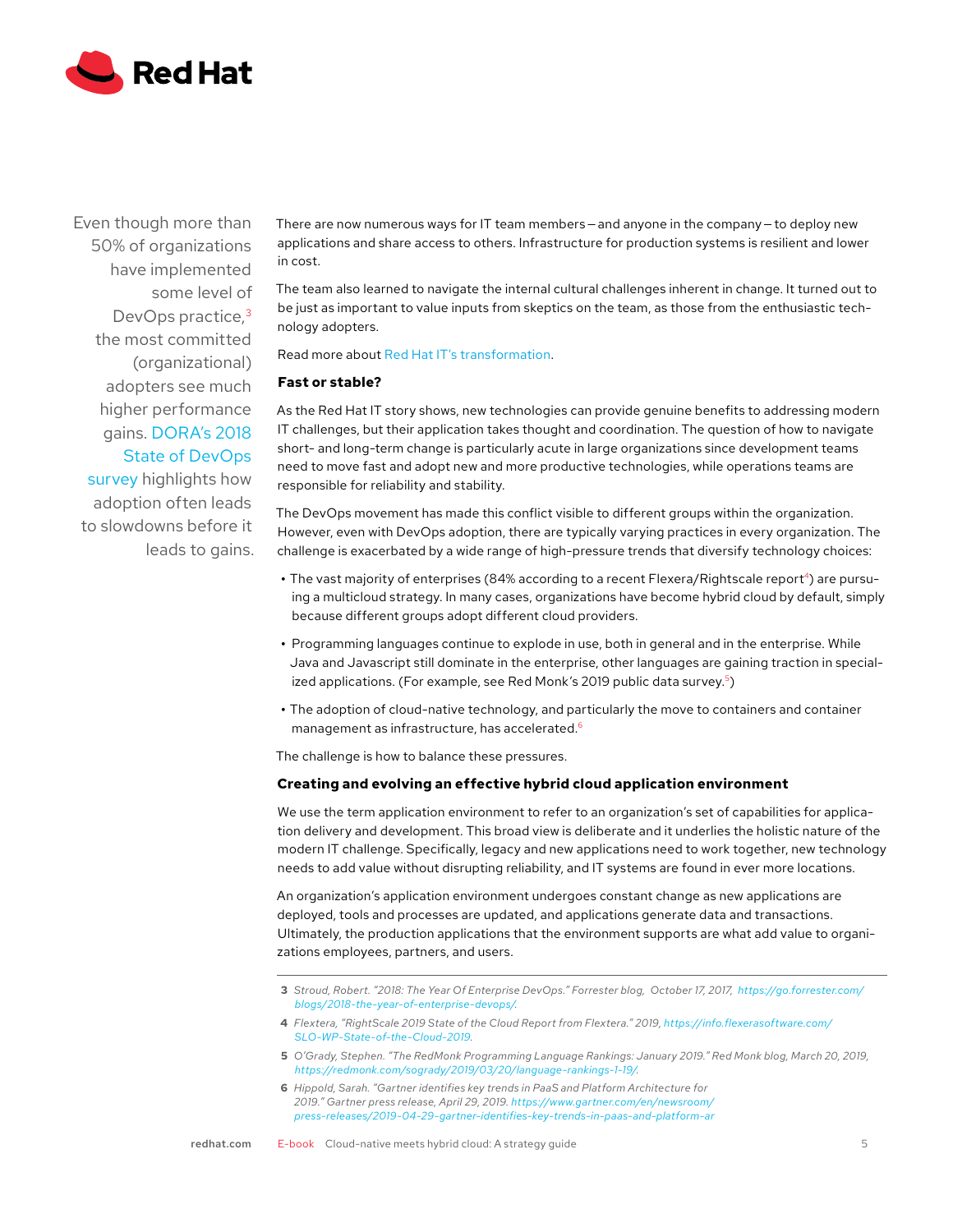<span id="page-6-0"></span>



*Figure 2. Application environments support applications that deliver value*

Thinking of an organization's application environment as a single, organization-wide, evolving ecosystem is a powerful metaphor since it brings into focus the properties the environment needs to exhibit and what tensions are in play as individual decisions are made.

Many of the compromises mentioned in later sections, including reliability versus productivity, predictability versus the ability to change, security versus convenience, performance versus cost, and rigidity versus freedom look like an either-or proposition. They look like choices to be made in opposition to one another. While tradeoffs need to be made, for an organization to excel, IT needs to deliver on both choices:

- **•** Reliability and productivity.
- **•** Predictability and ability to change.
- **•** High performance and low cost.

With deliberate, strategic planning, and focused decisions, it is possible to deliver on many of these needs.

# **Part two: Strategy primer**

There are many different approaches to strategy frameworks. For our purposes, we adopt a simple three-step framework based on Richard Rumelt's "Good Strategy Bad Strategy: The Difference and Why It Matters".<sup>7</sup> The three steps provide a broad overview of what types of decisions make up a longterm strategy. A number of Red Hat internal teams use a version of this framework for planning.

Based on this model, a strategy discussion is divided into three areas:

**1. Assess the situation and set objectives.** Capture the now, the challenges and opportunities presenting themselves, as well as significant constraints on action. It would be typical to include both a long-term "where do we want to be in 5-10 years?" element and a short-term "what's coming in the next 12-18 months?" view.

**<sup>7</sup>** *Rumelt, Richard P. Good Strategy, Bad Strategy: The Difference and Why It Matters. New York: Crown Business, 2011.*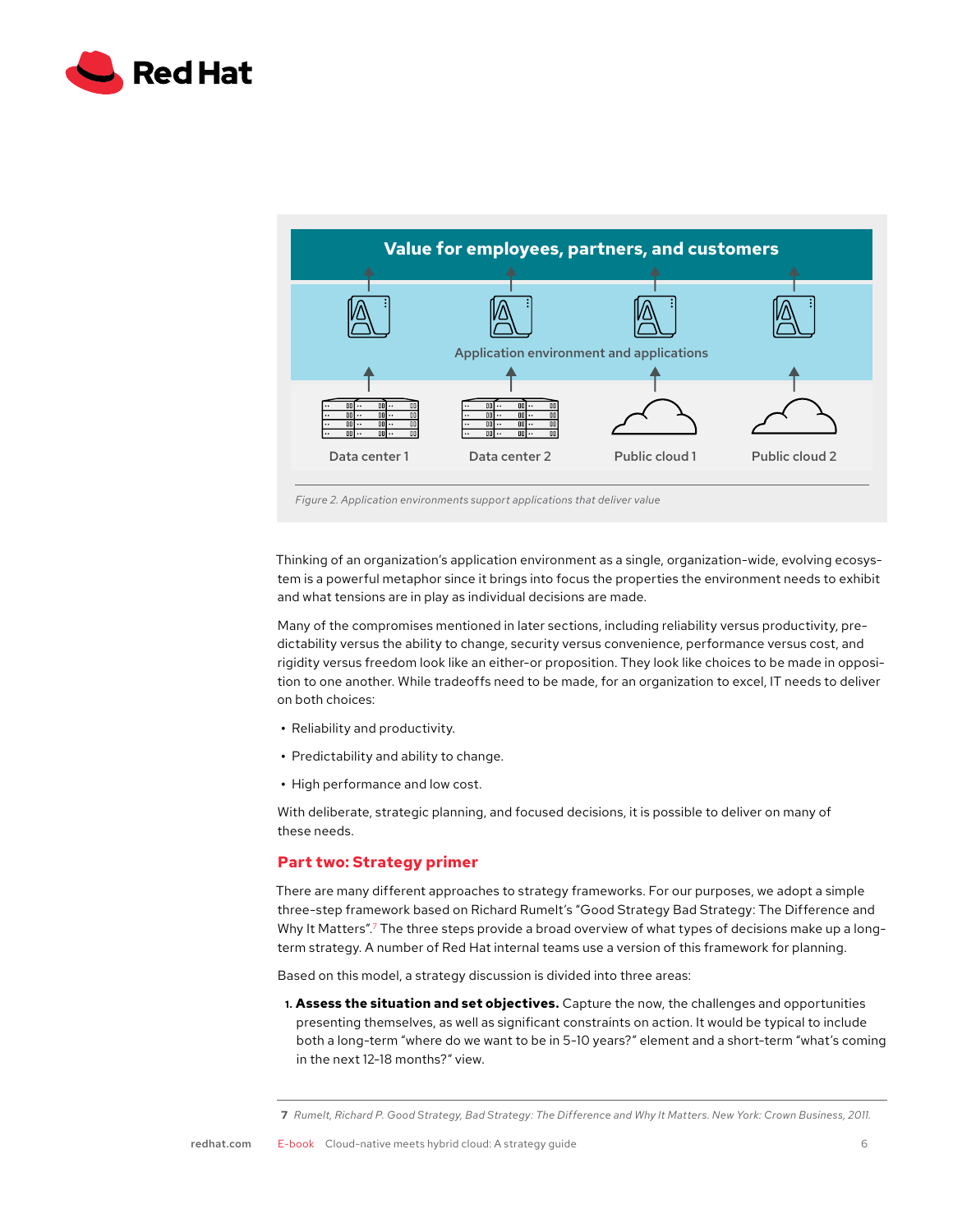<span id="page-7-0"></span>

- **2. Set policies and guidelines.** Capture broad principles and rules of engagement that determine the overall direction of the strategy, what is in and out of scope and general practices for how certain things are done. Policies and guide rails are typically things that are durable in the midterm: at least a single year, but preferably four-five years.
- **3. Determine what to do next.** Create a set of specific actions to take right now that bring the organization closer to the objectives, and more in line with the established policies and guidelines.

In Part two, we cover the first two areas of this structure. The third area is covered in depth in Part three (architecture) and Part four (where to start).

As you will see in later sections, one of the recurring patterns for success is the use of decentralized authority. As a result, it's likely that any strategy will be most effective as a multilevel construct with broad policies and guide rails at the organizational level, with leeway for individual groups to add their own local instantiations to suit their own needs.

#### **Situation assesment and objectives**

In capturing a situation assessment of your organization's IT environment, there are a number of things to consider, including from existing policies, personnel, and projected usage. The critical items will depend on each particular organization, but at a high level of abstraction there are a few elements that are important to consider regarding the overall application environment.



Specifically, every organization is likely to have:

- **• A set of on-premise datacenters — infrastructure hosted with one or more private hosting services, and public cloud providers.** The platforms are often distributed across geographies for failover or data protection. Regions often comprise one or more types of operating systems, virtualization systems, private cloud deployments, or containerized infrastructure.
- **• A set of applications and application development solutions.** From an application perspective, the set is likely to include custom code written by the organization or third-party consultants, commercial off-the-shelf (COTS) solutions, SaaS solutions, and a range of other applications. In addition, the organization likely has application servers or other technology to host custom code, integration solutions, messaging, and process management to connect individual applications together.
- **• Developer tools, processes, automation and management capabilities** that manage different parts of the infrastructure.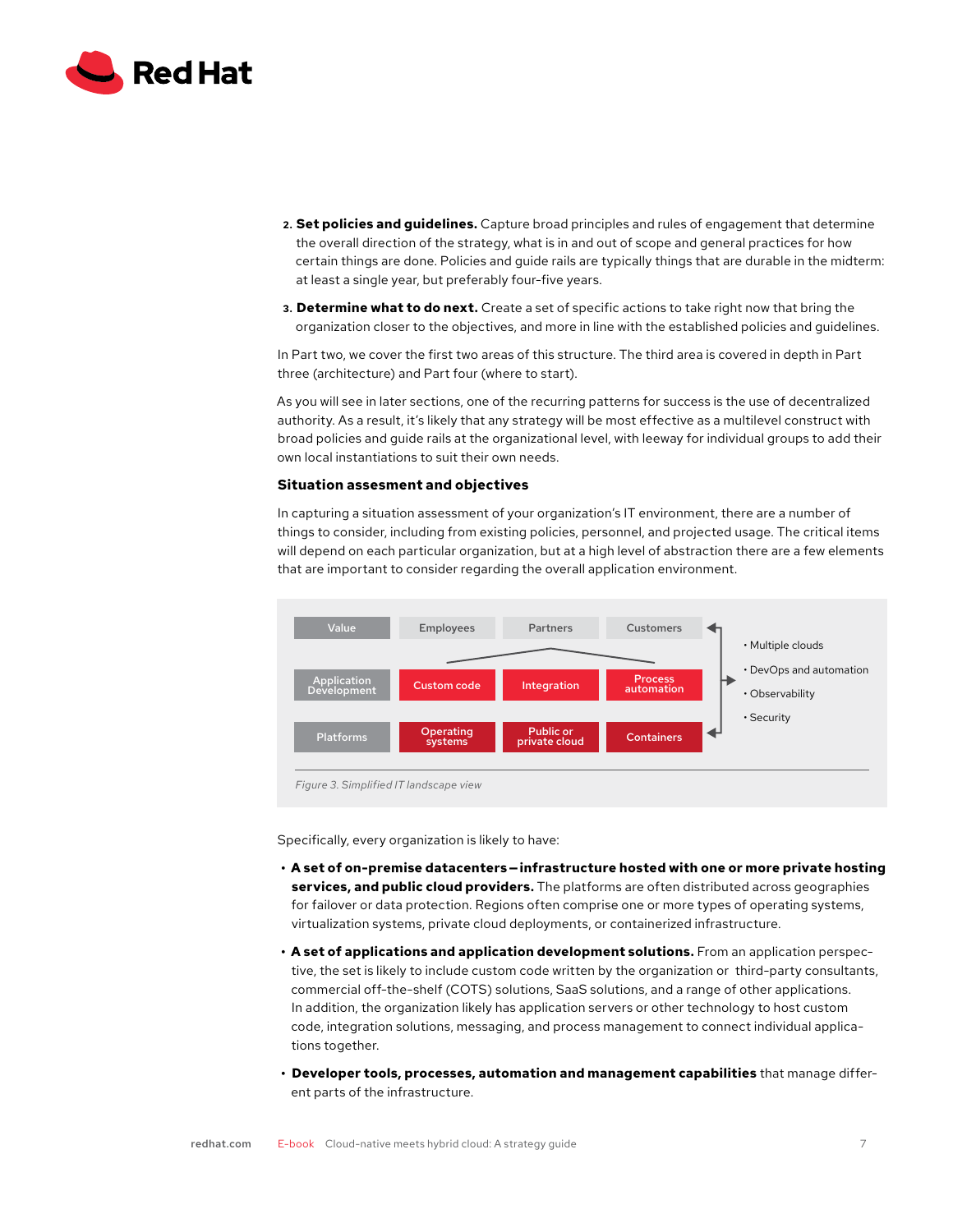<span id="page-8-0"></span>

**• A range of stakeholders** who depend on the application environment to be productive, including developers and operations teams who create and operate applications, and employees, customers, and partners who use the resulting application.

Sketching out these major components is a useful exercise since it provides a view of the breadth and depth of the whole application environment.

In terms of objectives, we will focus on two near-universal areas of objectives: reliability and productivity.

However, there may be other high-priority areas specific to your organization that need to be considered. We expect some of the guidance that follows will address other common areas as well, but we focus on reliability and productivity since they are common across organizations.

#### **What we mean by "productivity"**

For our purposes, productivity refers to the entire organization and all of its employees. How much is getting done throughout the whole organization? In practice, we focus primarily on the productivity of the IT, development, and operations teams responsible for improving the applications available to their end users. However, by extension, these application improvements are a large part of what delivers productivity in the remainder of the organization. There are areas, as we will see in Part three, where the definitions between developers and users are becoming blurred.

#### **Set clear objectives**

We encourage thinking through three types of objectives:

- **1. General outcomes.** What do we want the application environment to do better?
- **2. Common patterns and anti-patterns.** What are examples of successful applications or teams that we'd like to replicate? What are examples of failures to avoid?
- **3. Gains in specific projects or initiatives.** What specific activities, such as new features, requests for new technology, and retiring old functionality, are underway but might benefit from a shift in direction?

#### **Considerations for policies and guide rails**

Once objectives are set, the challenge becomes creating processes that will lead to achieving goals. Generally, this works best by establishing a set of well-informed, clear policies and guide rails that different groups in the organization can agree upon and follow.

The precise set of policies will be different for each organization. In this section, we cover a number of policy area considerations that we've seen work in large IT environments. The set covered here is a distillation of our experience working with a wide range of customers worldwide and an adaptation of prevailing wisdom from the field that has proven useful in practice.

The policy areas covered are applicable at the organizational level. Although they draw on some of the advice already available for cloud-native and hybrid cloud strategy advice (for example, see Teaching [elephants to dance](https://www.redhat.com/en/resources/middleware-teaching-elephant-to-dance-ebook)) and many of [Martin Fowler's blog posts](https://martinfowler.com/) on [architecture](https://martinfowler.com/architecture/) or [microservices\)](https://martinfowler.com/microservices/), they are more abstract. Later sections will provide technology-focused advice on implementation.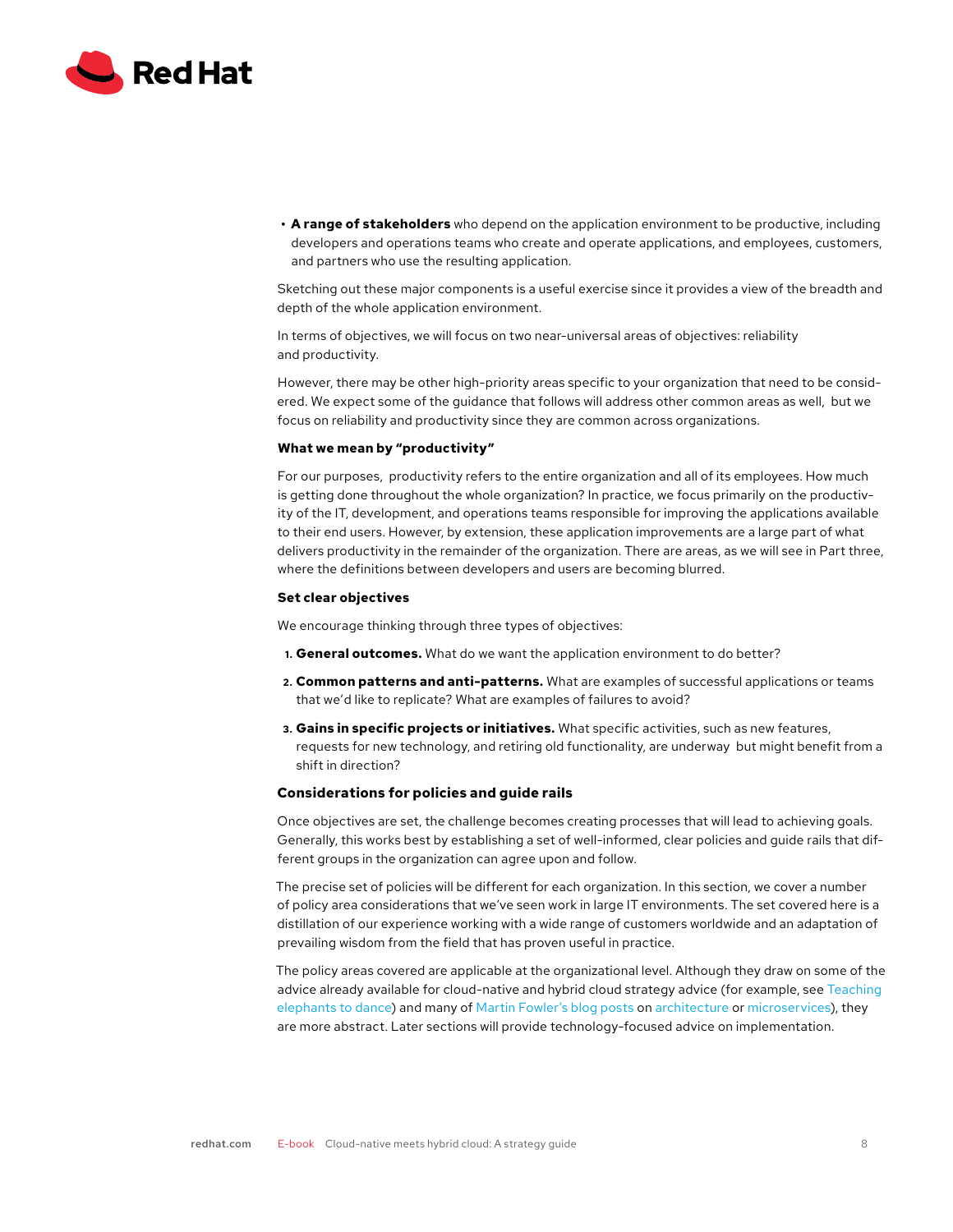<span id="page-9-0"></span>

*"Don't make 1,000 small decisions when one big decision will do. A good 'guiding policy' channels action in certain directions without defining exactly what shall be done."*

> **Richard Rumelt** author, adapted from Good Strategy, Bad Strategy8

#### **Decentralized authority**

The trend towards decentralization in system design has been prevalent for a number of years, and in technology, it is most strongly expressed in methodologies such as microservices. This architecture makes sense for many types of systems, and it is one of the areas where cloud-native technology has provided major breakthroughs.

Before considering implementation, there is another level at which decentralization can play a key role.

Decentralized systems are not appropriate for every part of an IT system, but decentralization in organizational terms is almost always beneficial. It is more important to structure responsibility boundaries among teams than code boundaries. This approach may seem like a straightforward invocation of Conway's Law; however, it is often done incorrectly in organizations as they rush to implement decentralized application development models, such as microservices.

We express this policy principle as: Centralized authority -> Decentralized authority.

#### **Enable rather than own**

When centralized IT empowers other teams throughout the organization and shares the responsibility for development and operations, it works better than trying to centralize authority.

This doesn't mean that central teams devolve all responsibility. There are key processes and systems they must require other teams follow. However, by providing the means for others to take responsibility, groups are much more engaged in making the whole organization function. This leads to:

- **•** Reliability gains and better sharing of best practices (smaller teams may unearth problems before central teams).
- **•** More individual investment in operational outcomes.
- **•** Clearer supervisory focus on what is important versus what is not.

Productivity gains include:

- **•** Better ability of local teams to rapidly adapt regulations to their context.
- **•** Faster decision making for smaller items, resulting from a greater sense of autonomy and ownership.
- **•** More pride in execution and sense of purpose, leading to higher levels of dedication and even better productivity.

Decentralization may be enabled by technology, via remote work, efficient ways of tracking decisions, and organizing teams, but it is first and foremost a cultural issue. Small shifts in directives and responsibilities can lead to significant differences in outcomes. More treatment of cultural issues can be found in Part four, and a closer look at experiences from Red Hat's innovation culture can be found in the *The Open Organization*. 10

- **8** *Rumelt, Richard P. Good Strategy, Bad Strategy: The Difference and Why It Matters. New York: Crown Business, 2011.*
- **9** *Marquet, L. David. Turn the Ship Around! A True Story of Turning Followers into Leaders. New York: Portfolio, 2013*
- **10** *Whitehurst, Jim, The Open Organization. Boston, Massachusetts: Harvard Business Review Press, 2015.*

[redhat.com](http://linkedin.com/company/red) E-book Cloud-native meets hybrid cloud: A strategy guide 9

*"Leadership is embedding the capacity for greatness in the people and practices of an organization, and decoupling it from the personality of the leader."*

**David Marquet**

Submarine Commander, U.S. Navy9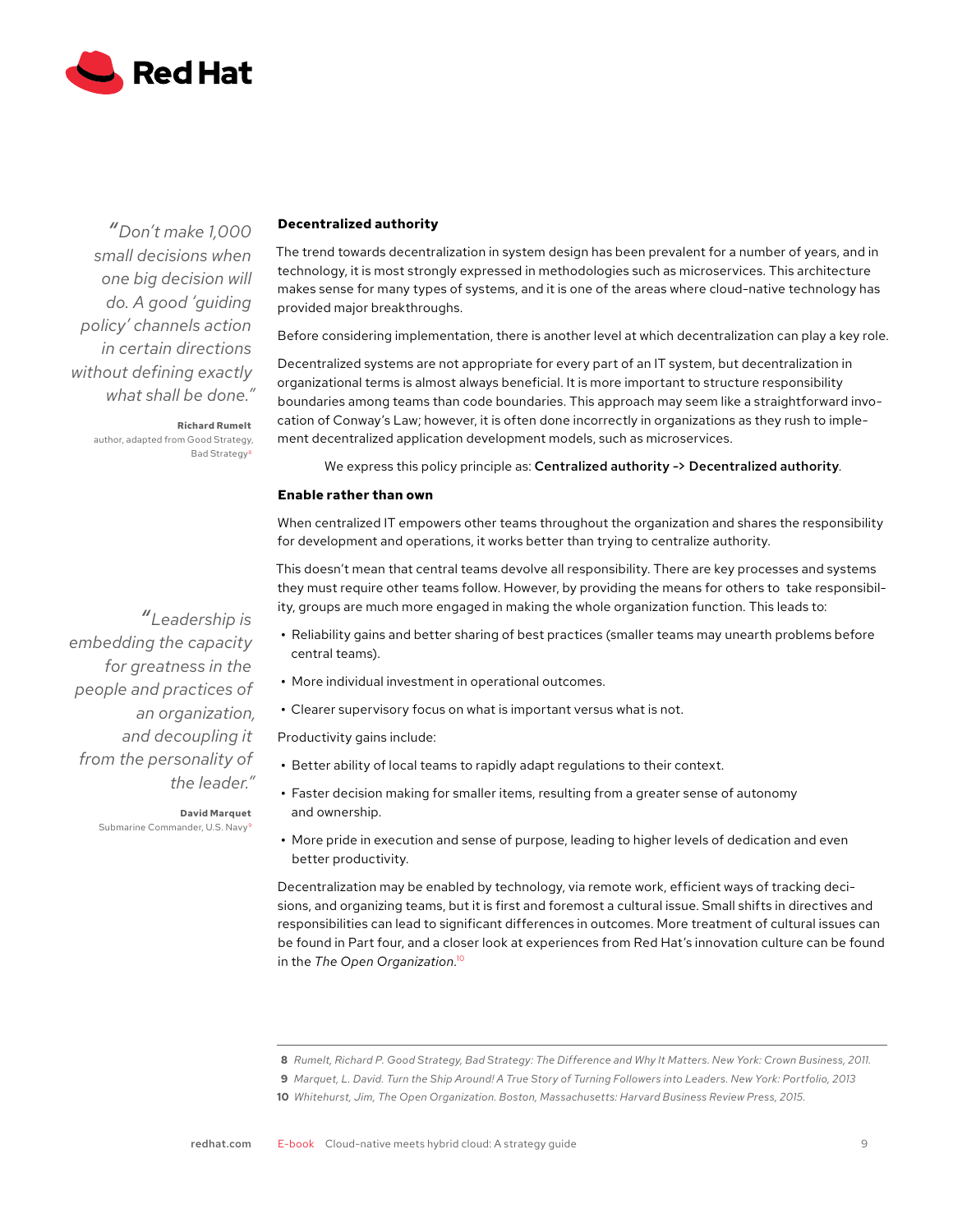<span id="page-10-0"></span>

#### **Universal capabilities**

Increased numbers of public cloud deployments and datacenters can result in a rapid proliferation of new segmentation in an organization:

- **•** Certain services only available on Microsoft Azure, others on Amazon Web Services (AWS), and others only in the corporate datacenter.
- **•** Certain services only available in specific areas of a hosted system controlled by a specific group.

Some of this separation exists for good reason – security firewalls or data protection – but it often involves an extremely complex process to determine where to host a new piece of functionality. Difficult learning curves on how to do the same task in different environments, and other dysfunction, are not far behind.

The key policy shift to consider is a move from the typical minimalist approach to solving a challenge within a single group of: "We needed capability X, we selected or built it in environment A, and if you need to use it, it's there." To one of:

"We needed capability X, we selected or built it and made it available in environment A. If required, it could be rolled out with the exact same interface or configuration in environments B, C, and D."

#### In other words: Single-use functionality -> Universal capabilities.

This concept seems simple and obvious, yet the forethought required is only done briefly, if at all.

As a general principle, capabilities in a hybrid cloud environment should:

- **•** Be available in an identical form in as many datacenters and cloud locations as in which they may be needed. They should use the same APIs, endpoints, and configurations whenever possible.
- **•** Have distributed capabilities such as messaging, integration, logging and tracing, and process automation that run seamlessly across datacenter and cloud locations, and transparently connect those locations.

Note: Depending on the service, being "available" in another datacenter or cloud may mean that either the same instance is simply accessible as a service of an API remotely from other locations, or that local instances of the same service are available.

By insisting on interface uniformity, and the ability to recreate capabilities in the exact same way across locations, it is much easier to create failover configurations. Doing this reliability prework as new capabilities are planned and configured has a dramatic effect later in the process.

This approach also leads to a uniformity of execution and reuse that delivers greater benefit than using different underlying capabilities in different locations. From a developer productivity point of view, having the same set of available services reduces the amount of learning required and increases the applicability of skills learned by the team.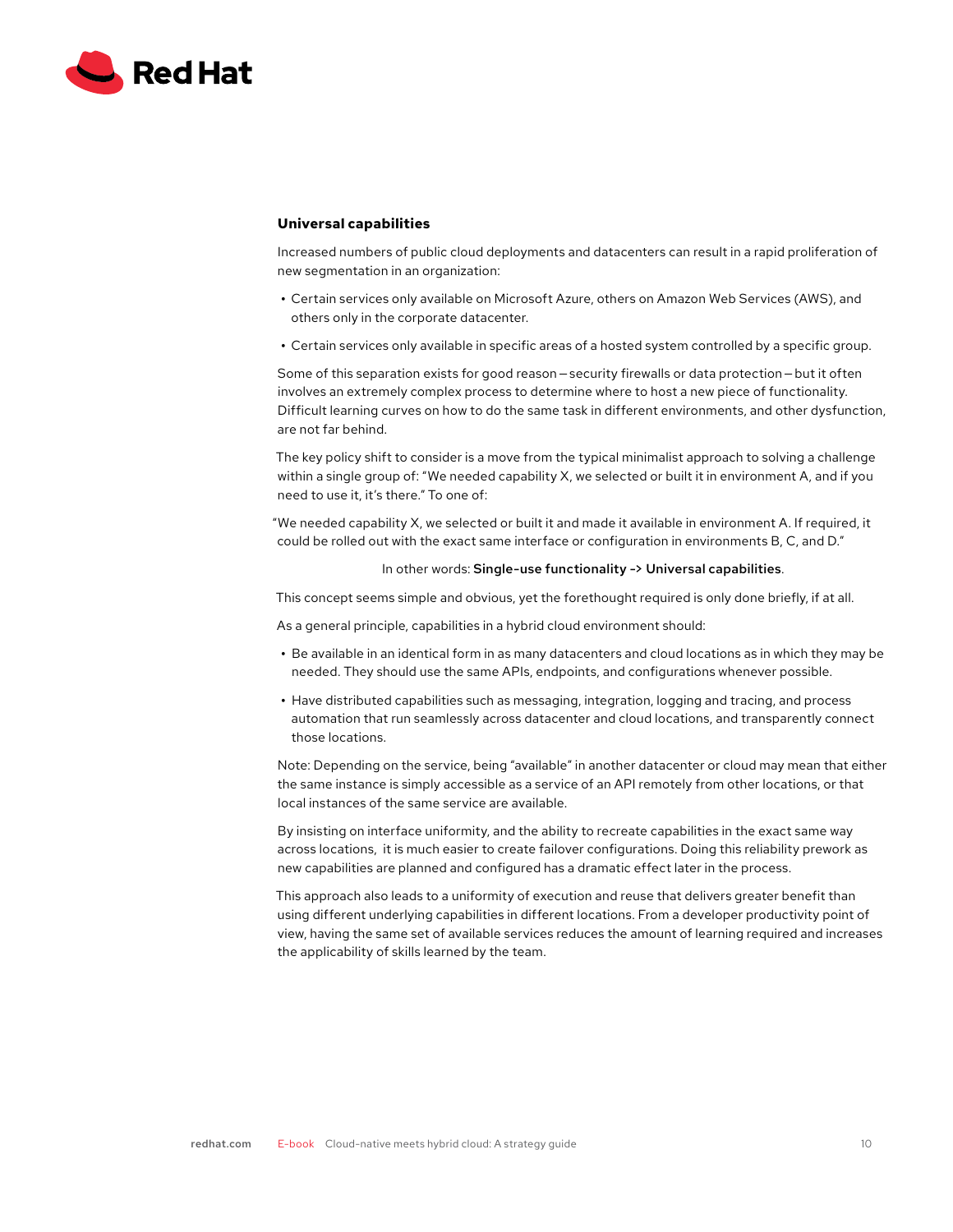<span id="page-11-0"></span>

#### **(Some) Constraints = Freedom**

The desire to empower a greater number of teams in the organization to contribute and operate autonomously is fine in principle. But how does it affect the system in practice? The most important points becomes evident in terms of control versus freedom: "You tell us we're responsible and autonomous, yet you impose a huge raft of restrictions and technologies."

- **•** Too little enforcement can lead to a lack of rules and experiments that create fragile application environments.
- **•** Too much enforcement tends to lead to resentment, disengagement or frequently creative workarounds that end up being even more fragile. These workarounds often contain useful ideas but end up impeding long-term progress.

To succeed, the question is not "how restrictive should I be," but "where should I be restrictive and where should I be loose?"

A useful illustration of this approach is driving regulations. For example:

- **•** The side of the road to drive on is typically strictly mandated.
- **•** The type of vehicle that can be used, its color, power, model, can be chosen almost arbitrarily by the driver.

So the strict application of one rule (the side of the road to drive on), while technically a restriction on freedom, actually empowers drivers since it lets them know what side of the road everybody else will be driving on. In practice, there are some restrictions on the vehicle type as well, but they are generally broad enough that drivers feel free. So in reality, many of the strict driving rules free up capacity to choose and the ability to innovate in other areas.

In IT systems, much of the challenge is establishing where to be strict and where to allow freedom.

A way to express this as a policy dimension is: Governance barriers -> Agreed interfaces.

Working to establish which interfaces and core processes should be strict and adhered to by everybody benefits reliability by:

- **•** Enforcing modeling discipline in key areas.
- **•** Forcing communication about these interfaces and technology choices between groups.
- **•** Creating a set of fixed points to measure drift, change, and degradation.

Surprisingly, this approach can also lead to increased productivity, such as:

- **•** Interfaces at boundaries enable more radical change within domains. E.g., the adoption of a variety of implementation technologies.
- **•** Teams waste less time interacting with other groups when potential problems are fixed ahead of time.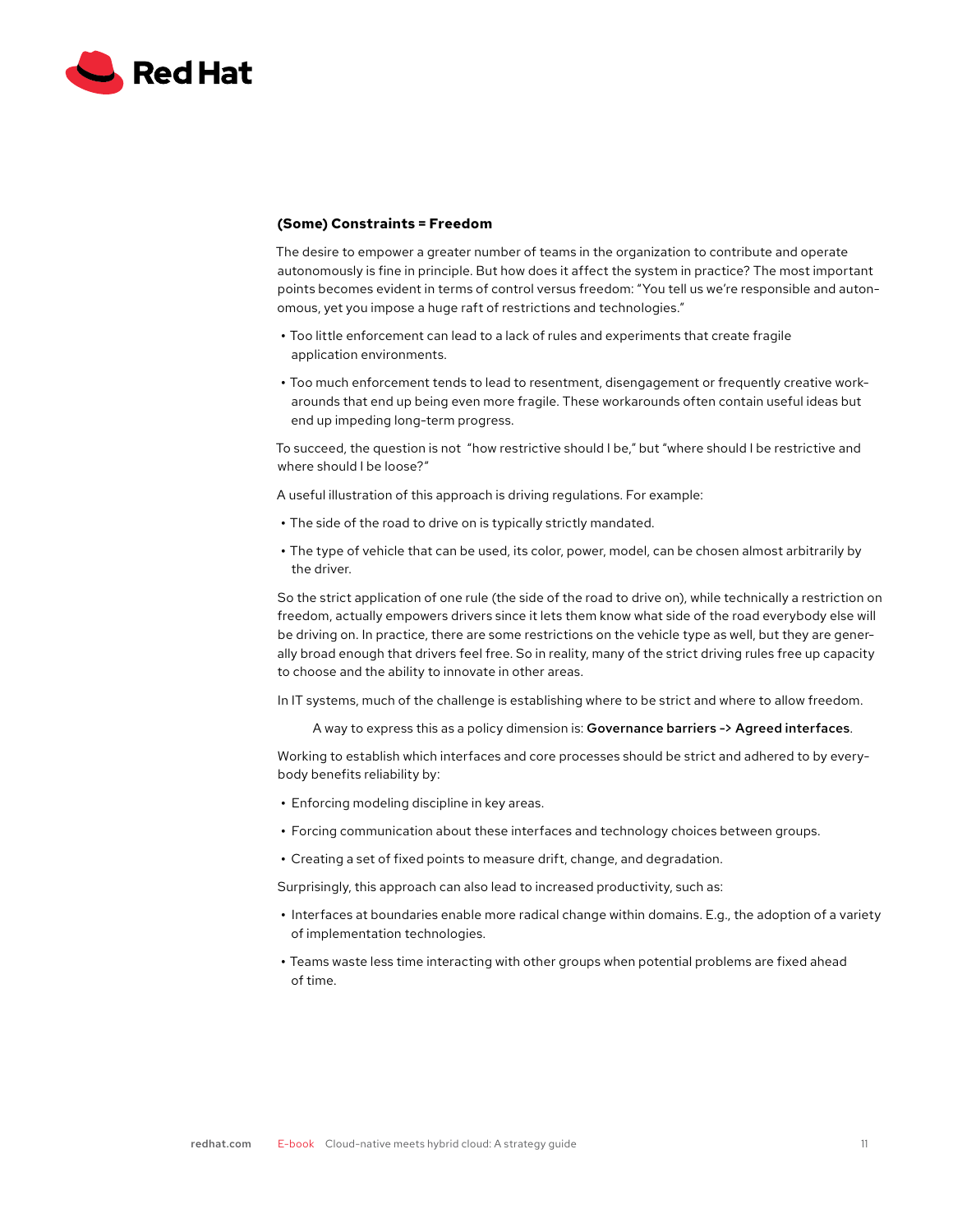<span id="page-12-0"></span>

*"The Developers' Exchange removes a lot of the friction of getting experts in the private sector to help solve the business problems of government. Any developer can download our source code and start working on it, without any access challenges."*

**Ian Bailey**

Assistant Deputy Minister of Technology Services for the Office of the Chief Information Officer for the Government of British Columbia<sup>1</sup>

#### **Self-service provisioning**

Setting the goal of enabling IT capabilities everywhere, independent of the cloud location in which they might initially be needed (policy area two), can be thought of as a horizontal dimension to creating a uniform, consistent environment. However, there is also a vertical dimension to this notion a view on how a capability is made available. A simple way to think about this approach is as a series of questions:



*Figure 4. How self-service are your IT systems?*

This spectrum for provisioning addresses two things:

- **1.** The amount of time and effort required by team members to get set up with the resources they need.
- **2.** The potential skill levels that team members require to access certain resources.

#### We express this continuum as: Applications -> Self-service services.

Many of the capabilities available in IT environments are installable applications that are different from test to production, are only available in certain places, and may require significant skills to set up correctly. The more self-service the applications and the application development tools are, the more productive the organization is likely to become. For example, organizations:

- **•** Reduce the time required for developer teams to provision resources, evaluate options, and get productive.
- **•** Allow individuals to contribute faster by removing the initial barrier of laborious system set up that often requires specialist knowledge.

There are also clear reliability benefits that come from using this approach:

- Fewer errors and debugging due to the automation of service delivery especially during initial setup and configuration where errors can lead to undetected problems later, breaking up production execution.
- **•** Higher service availability when provisioning if for many users across a larger, shared resource base than for an individual user.
- **•** Better capacity and budget planning that leads to more reliable and efficient resource use.

**<sup>11</sup>** *Red Hat customer case study, "Government of British Columbia improves services with open source." [https://www.redhat.com/en/resources/government-of-british-columbia-case-study.](https://www.redhat.com/en/resources/government-of-british-columbia-case-study)*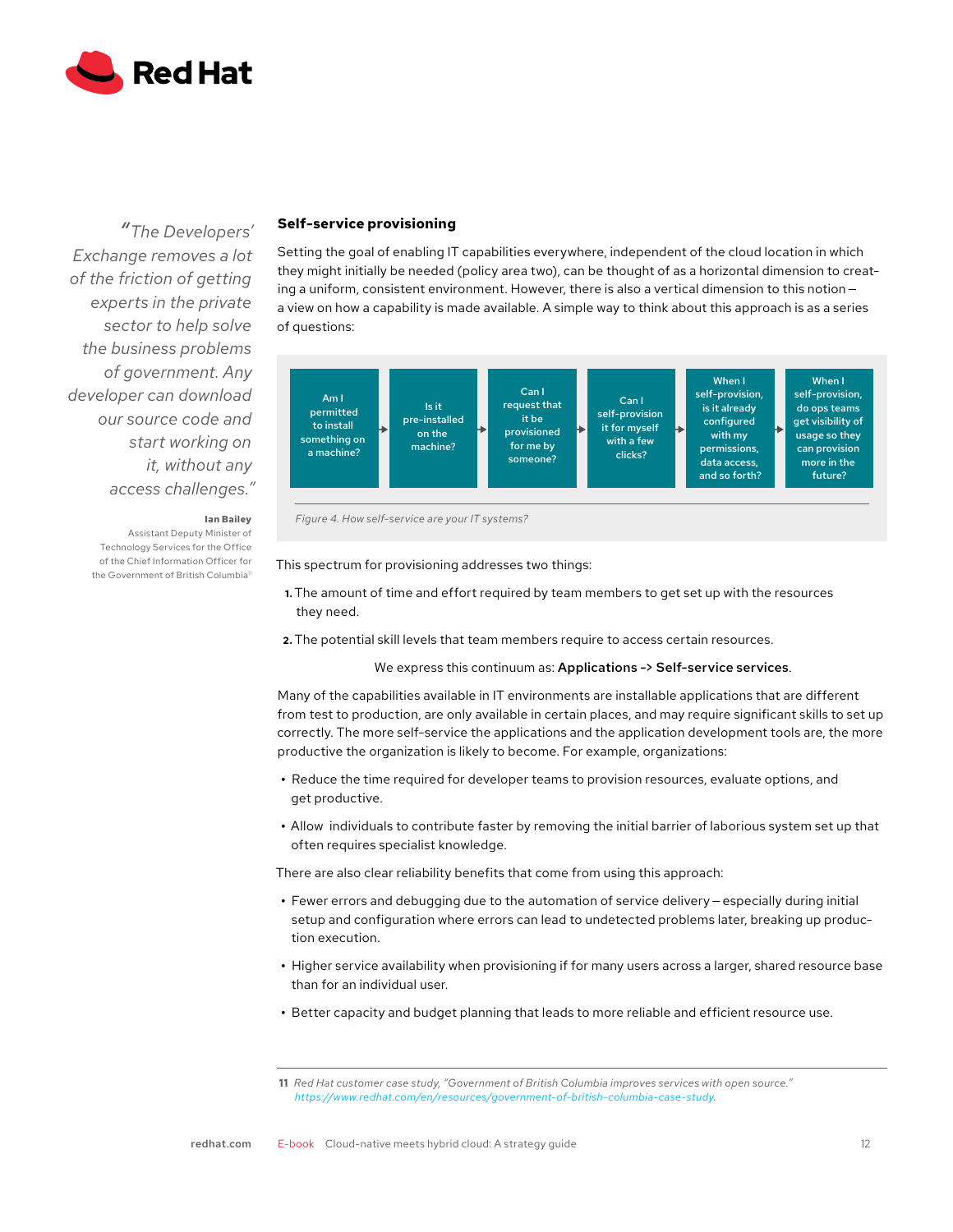<span id="page-13-0"></span>

#### **Adopting a product mindset**

An often mentioned and powerful principle in the design of microservices systems<sup>12</sup> and API-based architectures<sup>13</sup> is that of moving from a "project mindset" to a "product mindset." Specifically, in the high-pressure, continual operation of IT systems, it feels good to complete a list of projects. This approach makes sense for one-off issues or tasks, but it is not ideal when the deliverable is meant to be a durable system element on which other teams rely.

One way to think of this concept is as the difference between hunters and farmers. As a hunter, it feels good to capture the game needed for that day and get the projects completed. In contrast, farmers need a regular operation that produces results over time. Thinking about the whole application environment, real progress is the improvement of core assets, or the creation of new ones, which meaningfully upgrade and improve production for the long term.

#### We express this policy principle as: Projects -> products.

Thinking of IT systems as products causes us to consider ongoing production, the users, and what the users need. Then, if we're planning to make changes, how to best communicate them ahead of time? These are all things that would be applied to products used by customers. But this thinking is equally valuable – even critical – to apply to any system that affects any user group, including:

- **•** Partners.
- **•** Employees.
- **•** Developers.
- **•** Operations teams.

Without product thinking, system reuse is not likely to happen. But a commitment to product thinking can:

- **•** Increase reliability by creating clearer ownership of reusable services and capabilities, create more predictable upgrade/downgrade/retirement cycles, and result in fewer surprises for operations and other teams.
- **•** Increase productivity by strengthening the services and capabilities on which teams rely, reduce the need to rebuild or replicate locally, and allow internal services to potentially become valuable and tested external offerings in the future.

**<sup>12</sup>** *Martin Fowler and James Lewis. "Microservices." Martin Fowler blog, March 25, 2014, [https://martinfowler.com/articles/](https://martinfowler.com/articles/microservices.html) [microservices.html.](https://martinfowler.com/articles/microservices.html)*

**<sup>13</sup>** *Bortenschlager, Manfred, and Willmott, Steven. "The API Owner's Manual." [https://www.redhat.com/en/](https://www.redhat.com/en/resources/3scale-api-owners-manual-ebook) [resources/3scale-api-owners-manual-ebook](https://www.redhat.com/en/resources/3scale-api-owners-manual-ebook).*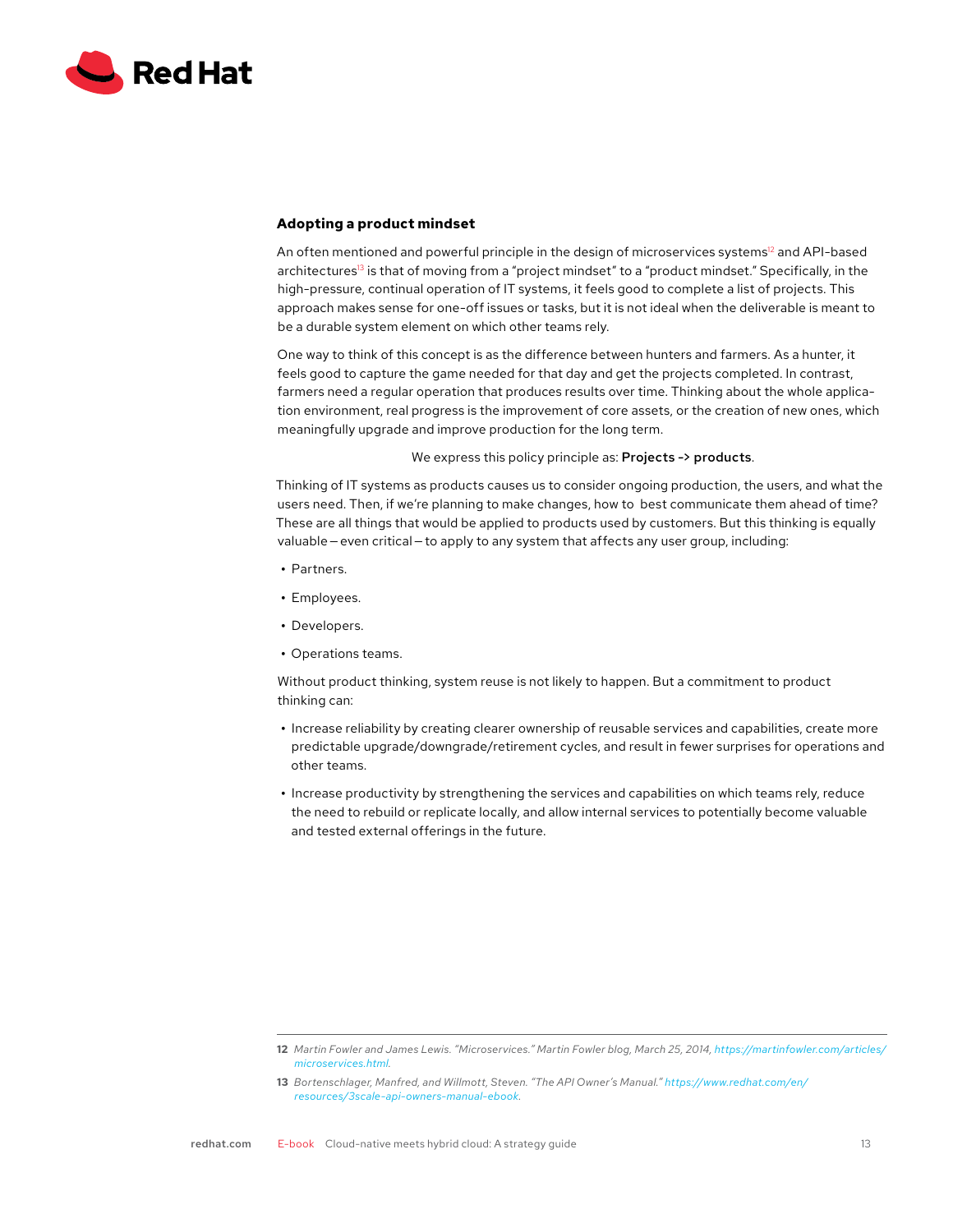<span id="page-14-0"></span>

#### **Tend toward antifragility**

The "design for failure" principle has been popularized with cloud-native development. Container infrastructure has made it much easier to scale up and down in failure modes and the Netflix-inspired notion of chaos engineering<sup>14</sup> is becoming widely adopted – even in traditionally conservative sectors like banking.<sup>15</sup> These approaches are arguably an IT overview of a more general notion of "antifragility," coined by the writer Nicolas Nassim Taleb. In its simplest form, Taleb describes the concept: "Antifragility is beyond resilience or robustness. The resilient resists shocks and stays the same; the antifragile gets better."16

The core principle of antifragility is that systems get better as they are stressed. Ideally, principle would happen automatically (as in a system fixing itself), but diligent and persistent improvement by human intervention would count.

The more subtle, yet important, point behind antifragility is that human instinct - and the prevalent instinct in IT— is to focus on the protection of fragile systems over programs of improvement. We generally aim to prevent problems in the first place, rather than looking at how we would recover and grow from them when they inevitably happen. This tendency is one of the reasons chaos-engineering approaches are still rare in practice. Most IT systems are arrays of isolated, brittle systems, with protections in place to prevent random elements from causing a disturbance.

Seen from an IT perspective, antifragility really comprises two distinct functions:

**1.** Observability, or the ability to detect failures or certain bad behaviours.

**2.** Healing, or the ability to react appropriately to reduce damage and come back stronger.

Either or both of these stages may involve human intervention, although automation is becoming increasingly critical to react quickly.

The key mindset shift is to one that considers the range of failure modes that we can currently tolerate. And then, how do we detect them? How de we analyze data from failures? What systems should we put in place to grow as failures occur? How might we automate the process?

We express this policy principle as: Cotton wool wrapped systems -> Antifragility.

This axis is probably the most challenging for an IT organization to move along, and it is arguably the most valuable. There are huge gains to be made, even with gradual progress toward this goal. From a reliability perspective, looking at mechanisms to systematically improve beyond each failure gradually makes the system more robust. From a productivity perspective, less worry about breakage allows for faster experimentation cycles.

**<sup>14</sup>** *Cameron, Lori M. "Chaos Engineering: It Sounds Scary, But Intentionally Harming Systems Can Find Bigger Bugs. How To Make The Cultural Shift, From Netflix Experts Who Do It." Computer, November 15, 2018. [https://publications.](https://publications.computer.org/computer-magazine/2018/11/15/netlfix-chaos-engineering/) [computer.org/computer-magazine/2018/11/15/netlfix-chaos-engineering/.](https://publications.computer.org/computer-magazine/2018/11/15/netlfix-chaos-engineering/)* 

**<sup>15</sup>** *Cowan, Paris. "NAB deploys Chaos Monkey to kill servers 24/7." IT News, April 9, 2014, [https://www.itnews.com.au/](https://www.itnews.com.au/news/nab-deploys-chaos-monkey-to-kill-servers-24-7-382285) [news/nab-deploys-chaos-monkey-to-kill-servers-24-7-382285](https://www.itnews.com.au/news/nab-deploys-chaos-monkey-to-kill-servers-24-7-382285).*

**<sup>16</sup>** *Taleb, Nassim Nicholas. Antifragile: Things That Gain from Disorder. United States: Random House, 2012.*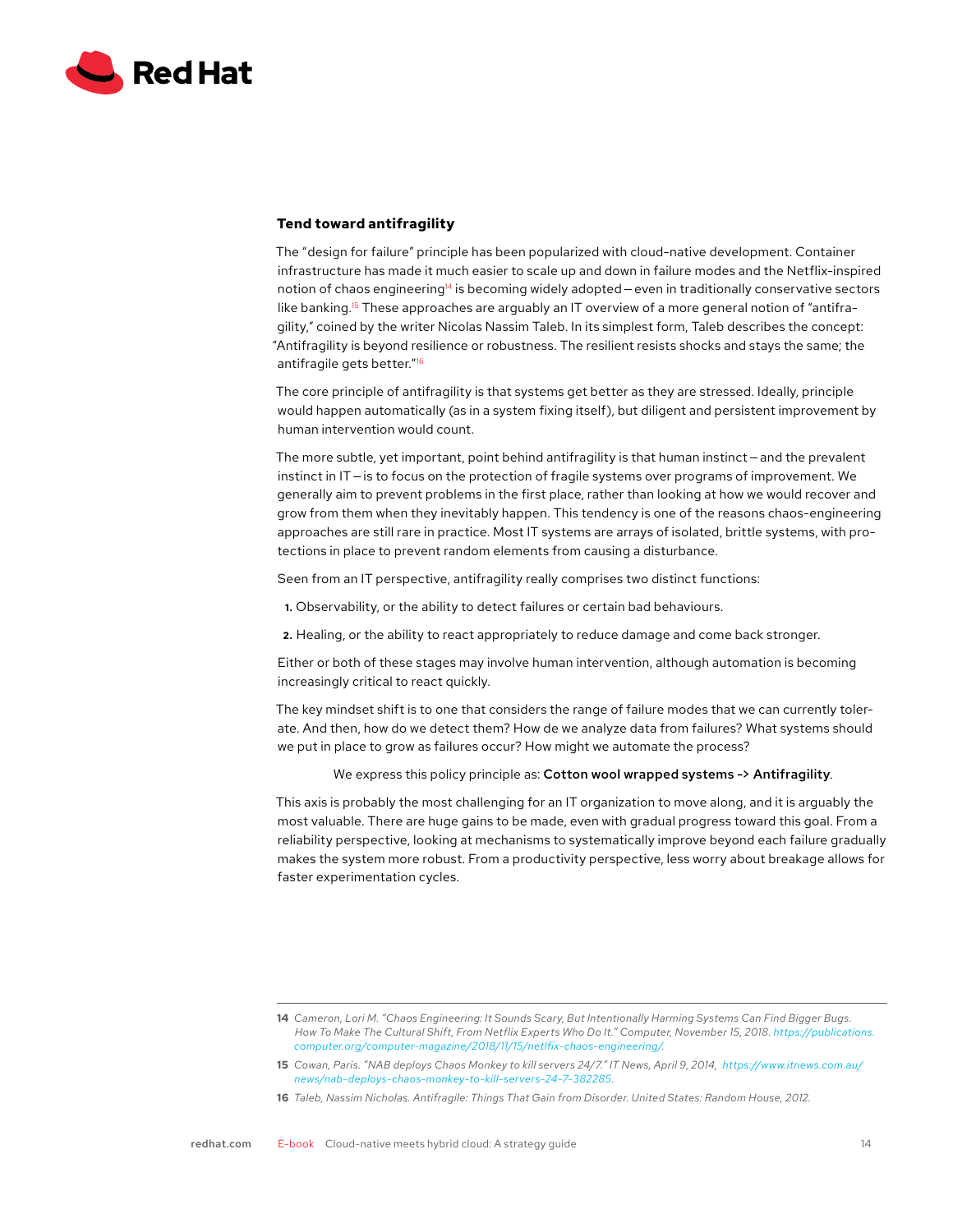<span id="page-15-0"></span>

A final, important point is that while fragility and antifragility might be initially thought of in terms of systems and operations, these concepts are just as important for development processes, product development, and team collaboration. Any process that contributes to forward motion can benefit from some progress along the antifragility axis.

#### **Automation as code**

Automation has been noted as an important component in two previous policy areas, but it is so critical that we also wanted to focus on it explicitly.

Most IT systems today would not function if there wasn't already automation in place. But in many cases, automation designed in previous times of technical change can become part of the problem. Namely:

- **•** Bespoke apps with only one function, written in a programming language that is no longer common in the organization $-$ or the world.
- **•** Complex, interwoven conjunctions of scripts that no one is willing to touch lest they fail.

What is the difference between good automation and bad automation? While Red Hat's [The auto](https://www.redhat.com/en/solutions/it-automation)[mated enterprise e-book](https://www.redhat.com/en/solutions/it-automation) describes automation best practices in detail, there is one general principle to understand: the difference between implicit and explicit automation.

Implicit automation is one-off code or scripting executing in place, as opposed to explicit automation that is recognized as code and is versioned, tested, updated, and managed explicitly as part of system configuration.

We express this policy transformation as: Hand-crafted configuration -> Automation as code.

Almost every organization has hand-crafted configurations in many parts of its systems. Over time, transforming these to be explicitly managed code creates a lot of value. For example:

- **•** From a reliability perspective, it reduces the chance of error due to missed dependencies, speeds up change ability, and creates discipline in change processes.
- **•** From a productivity perspective, it reduces the areas of systems that are poorly understood and reduces the amount of time spent on hard-to-diagnose failures.
- **•** Automation as code also increases reusability and lowers the learning curve.

Overall, moving to automation as code is a prerequisite for true DevOps success because it separates configuration from code.

#### **Security in depth**

Perimeter security has been an insufficient approach to IT security for a long time, yet many organizations still rely on it either for the whole infrastructure, or within subgroups of datacenters. In hybrid cloud scenarios, not only are applications distributed between multiple datacenters and clouds, there are integrations and channels for data flow between some of these locations. This configuration means that compromised systems in one location could lead to unwanted access in others. Therefore, it's worth assessing security in at least three dimensions: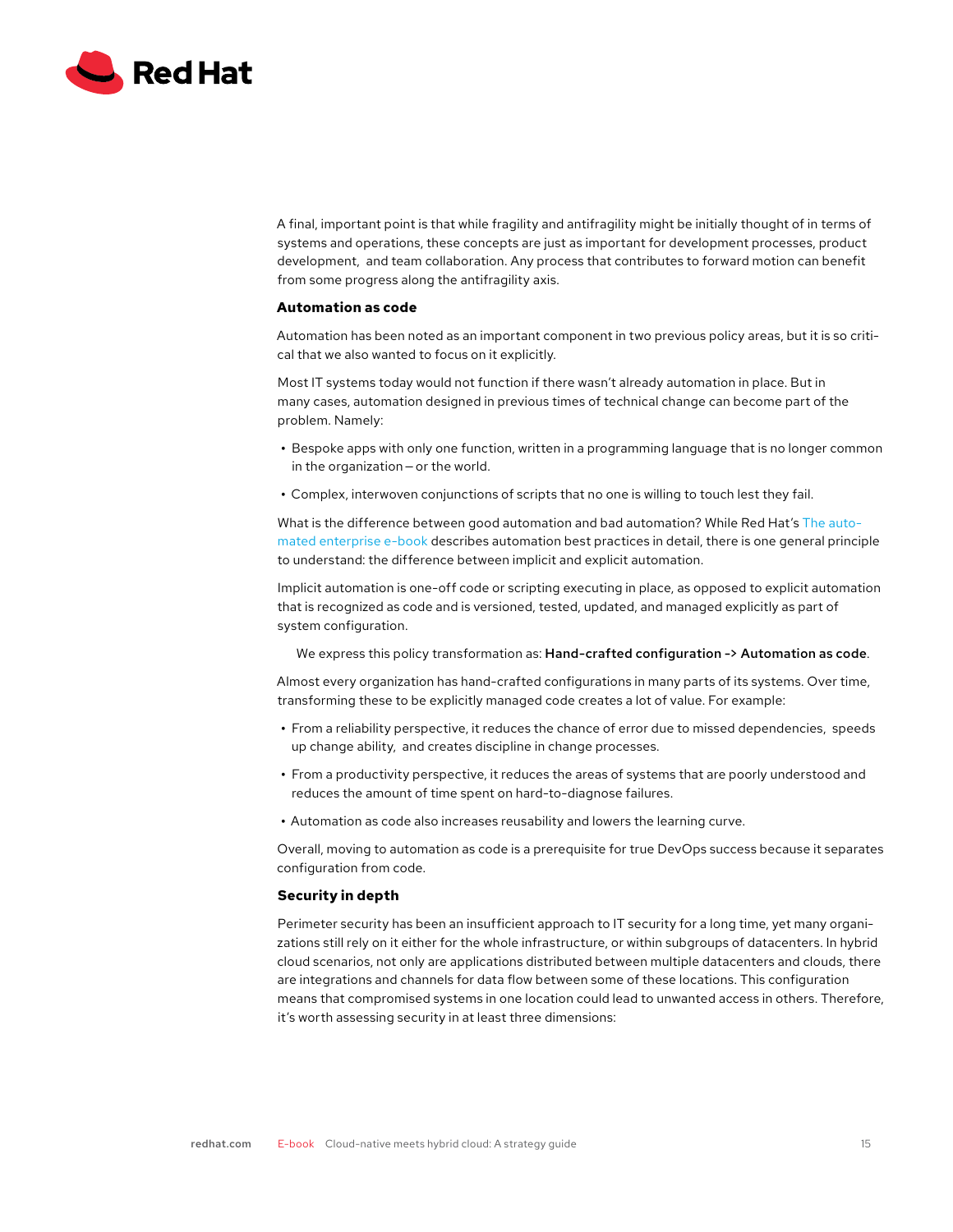<span id="page-16-0"></span>

- **1. Vertical.** From the operating system up through virtualizations, container management, and code execution runtimes, to the management of applications, good security requires consistent and upto-date software in the entire stack.
- **2. Horizontal.** With microservices patterns, APIs, and communication between applications, good security requires encryption, tracking, and access control for most, if not all, communication.
- **3. Team and lifecycle.** Even if the right technologies and procedures have been researched and chosen, development and operations teams need to be able to apply those technologies and processes. As much as possible, these processes should be automated and enforced as part of the development cycle.

One shift to consider is whether or not to maintain separate security and development teams. Development teams nominally stick to security guidelines, but are typically only required to consider security issues in the short period before production code deploys. Alternatively, a collaborative, more distributed approach may be better, allowing:

- **•** Development, operations, and security (DevSecOps) teams to collaborate much more closely.
- **•** Security protections to be built-in from the start at the prototyping stage.
- **•** As many core security procedures as possible to be automated and hard-wired into development and operations environments, making security decisions easier.

We express this policy principle as: Perimeter security -> Pervasive security.

Clearly, security has an important impact on the reliability axis of IT systems. Protecting processes and data integrity, security reduces downtime and the risk of catastrophic loss. But thinking through security models, expanding the responsibility across teams, and automating many of the processes (like preconfigured, permitted container images), means more preemptive planning takes place — for an even greater reduction of risk.

Security can be seen as a drag on productivity because it often involves multiple, complex development steps rather than an embedded password, direct database access, or some other shortcut. While this may be true in the short term, with enough automation and support for processes, security can improve productivity through reductions in future refactoring, and lost time responding to incidents. Having well-established and reusable security mechanisms ultimately makes developers' lives much easier. Therefore, reducing the complexity in setup and configuration is time well spent.

#### **Bringing policy areas together**

Not all policy areas will be of equal importance to every organization, and in some areas, different choices might make sense. However, policies broadly cover key areas where significant benefits can be unlocked when looking holistically at IT systems — see Table 1.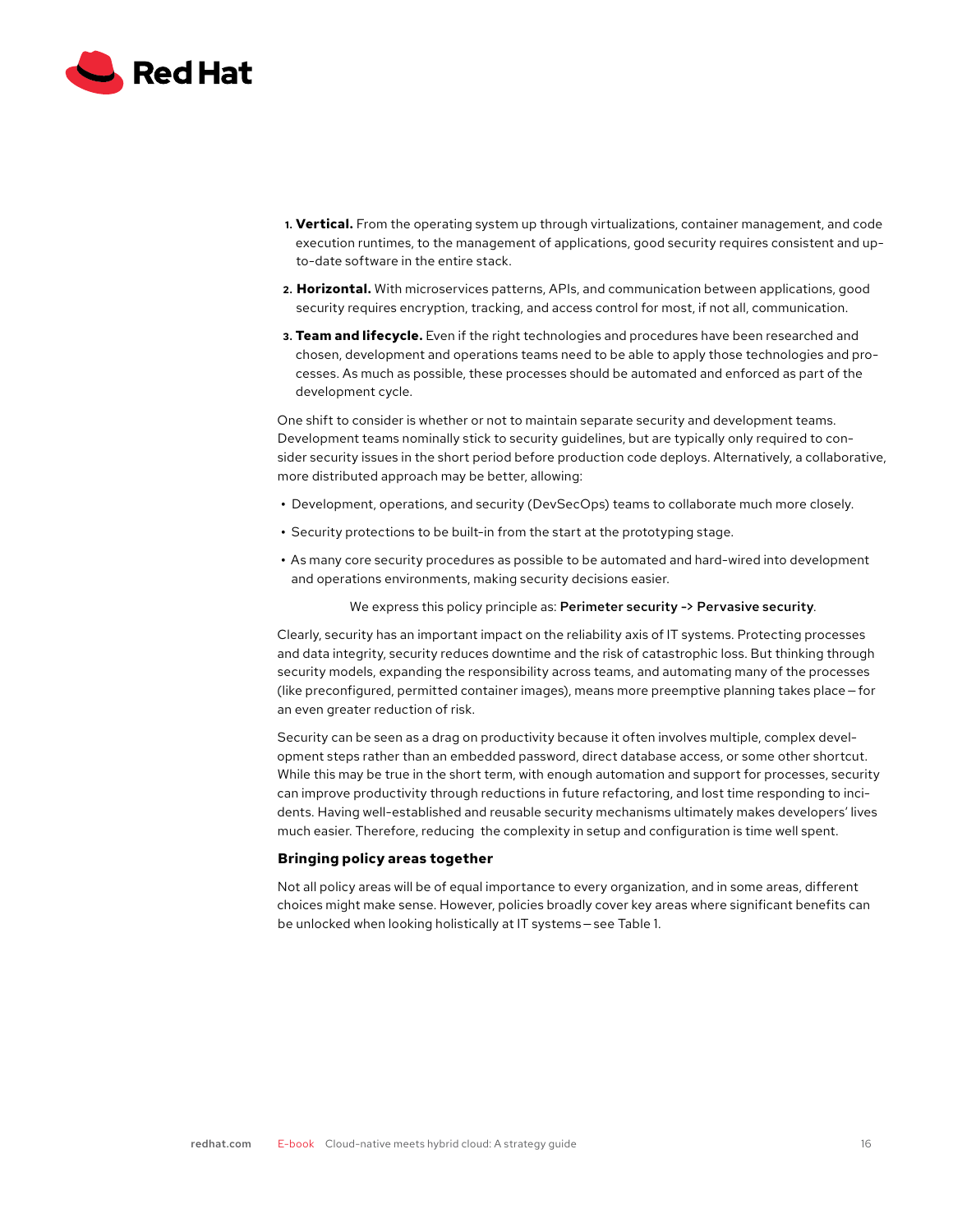

# **Table 1. Overview recommendations with side-by-side benefits**

| <b>Recommendation</b>   | <b>Reliability gains</b>                                                                                                                                         | <b>Productivity gains</b>                                                                                                                                                                   |
|-------------------------|------------------------------------------------------------------------------------------------------------------------------------------------------------------|---------------------------------------------------------------------------------------------------------------------------------------------------------------------------------------------|
| Decentralized authority | • Best practices are easier<br>to apply                                                                                                                          | • Flexibility to make the best of<br>local context and knowledge                                                                                                                            |
|                         | • Control and supervision<br>of key items                                                                                                                        | • A greater sense of autonomy<br>and ownership                                                                                                                                              |
|                         | • Focus on the most<br>important issues                                                                                                                          |                                                                                                                                                                                             |
| Universal capabilities  | · Serve from multiple loca-<br>tions-built-in failover                                                                                                           | • Convention over configura-<br>tion-it works the same way                                                                                                                                  |
|                         | • Uniformity of execution<br>• Speed of services                                                                                                                 | everywhere<br>• Transferable skills                                                                                                                                                         |
| Constraints = freedom   | • Modeling discipline<br>• Explicit communication<br>about interfaces<br>• Fixed reference points<br>to measure drift, change,<br>and degradation                | · Fixed interfaces at bound-<br>aries enable more radical<br>change within domains-<br>e.g., polyglot<br>• Less time wasted across<br>groups when interaction pat-<br>terns are agreed upon |
| Self-service            | . Automation of service deliv-<br>ery and scaling up or down to<br>avoid errors<br>· Higher service availability<br>• Better capacity planning<br>and efficiency | in advance<br>· Speed of setup<br>. Enable users with less tech-<br>nical specialty knowledge to<br>use some services                                                                       |
| Product mindset         | • Greater and clearer owner-<br>ship of services<br>• Predictable cycles for                                                                                     | · Stronger components<br>to reuse<br>• No need to rebuild locally                                                                                                                           |
|                         | upgrades, downgrades,<br>retirement, etc.                                                                                                                        | . Internal and external use<br>of the same product is<br>more efficient                                                                                                                     |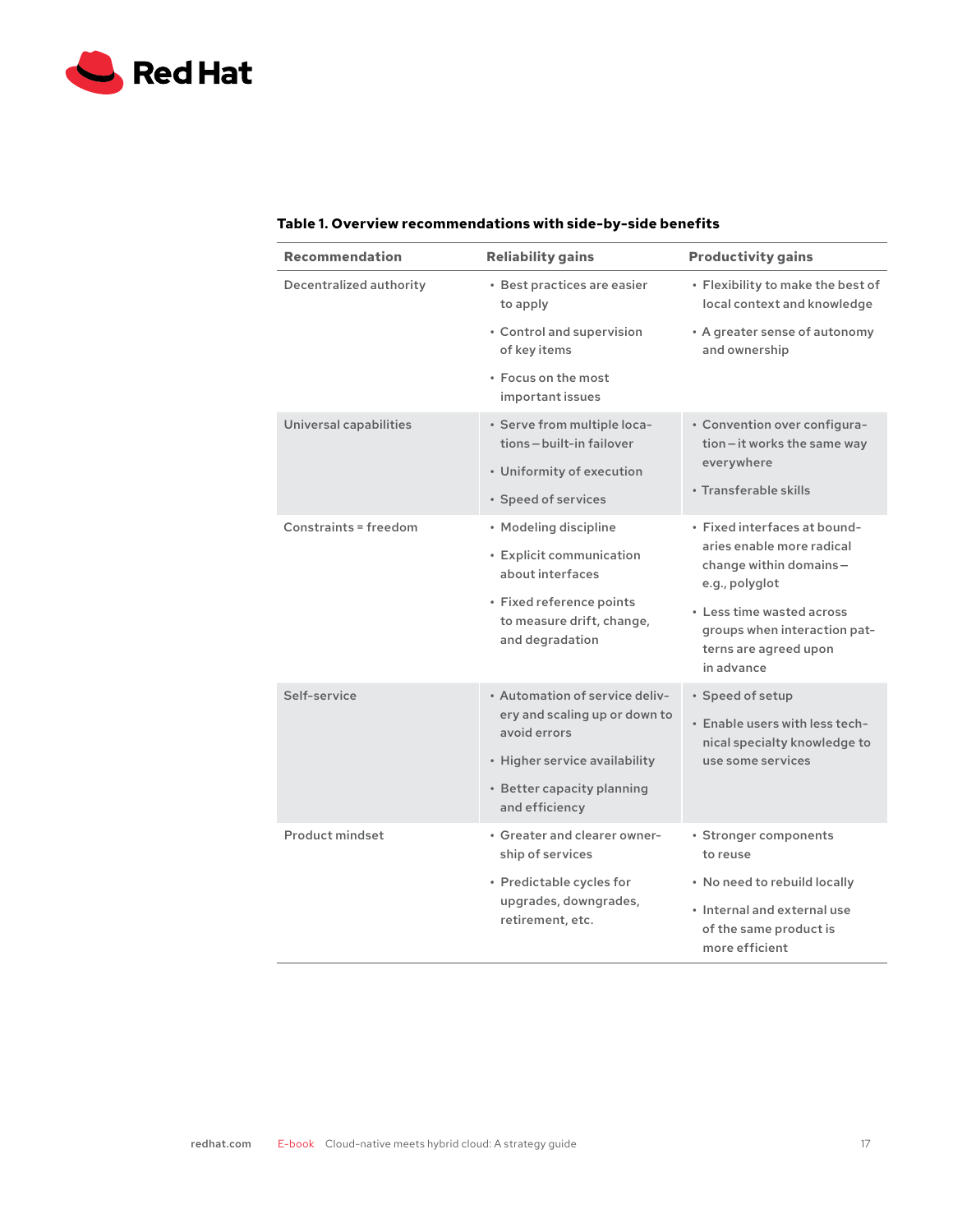<span id="page-18-0"></span>

| <b>Recommendation</b>     | <b>Reliability gains</b>                                                                                                                                                      | <b>Productivity gains</b>                                                                                                                                      |
|---------------------------|-------------------------------------------------------------------------------------------------------------------------------------------------------------------------------|----------------------------------------------------------------------------------------------------------------------------------------------------------------|
| Tend toward antifragility | · Big improvements in reliabil-<br>ity-learn from every failure<br>and fix<br>• Grow tolerance of<br>breakage range<br>• Decouple dependencies to<br>avoid cascading failures | • Less worry about breakage<br>• Faster experimentation<br>cycles                                                                                              |
| Automation as code        | • Reduce error by removing<br>human steps required<br>• Speed up change when fixes<br>need to be deployed<br>• Create discipline in design-<br>ing change processes           | • Remove or speed up<br>mundane tasks<br>• Less failure means more time<br>for innovation                                                                      |
| Security in depth         | • Fewer security incidents<br>improve uptime<br>• Preemptive planning for<br>issues at multiple levels gets<br>more team members think-<br>ing about security                 | · Include security into some<br>systems from the outset<br>· Shared responsibility may<br>slow things down initially, but<br>eventually speeds up the<br>whole |

#### **From policy to actions — some advice**

Once policies and guide rails are established, the next step is to determine actions that move the organization and deployed systems forward to the desired state. These actions can be directed toward the general outcomes planned, reinforcement of patterns, or specific projects. The next two sections offer considerations for this critical implementation phase, but we'll start with some general advice:

- **• Focus on environment-wide evolution, not revolution.** Most organizations already have a complex set of initiatives, projects, and activities in progress for different parts of the business, so adding more could be daunting. The most valuable contribution of an environment-wide application strategy is to assess change in the context of the health of the whole organization. Evolution across the whole supports this goal more than revolutionary change in a few units. This approach doesn't mean hero/heroine teams don't have their place. In fact, those achievements should be celebrated examples of improvement of the whole.
- **• Think about systems and metrics just as much as goals.** Setting goals for improvements is often relatively straightforward. It's easy to say "we need to get better at X." But goals of this nature, even with actions attached, may only attract a short-term burst of activity. A more effective approach is to select one or more metrics that capture the status of the environment in this dimension and work toward a set of behaviors and habits that measures and moves the metric forward.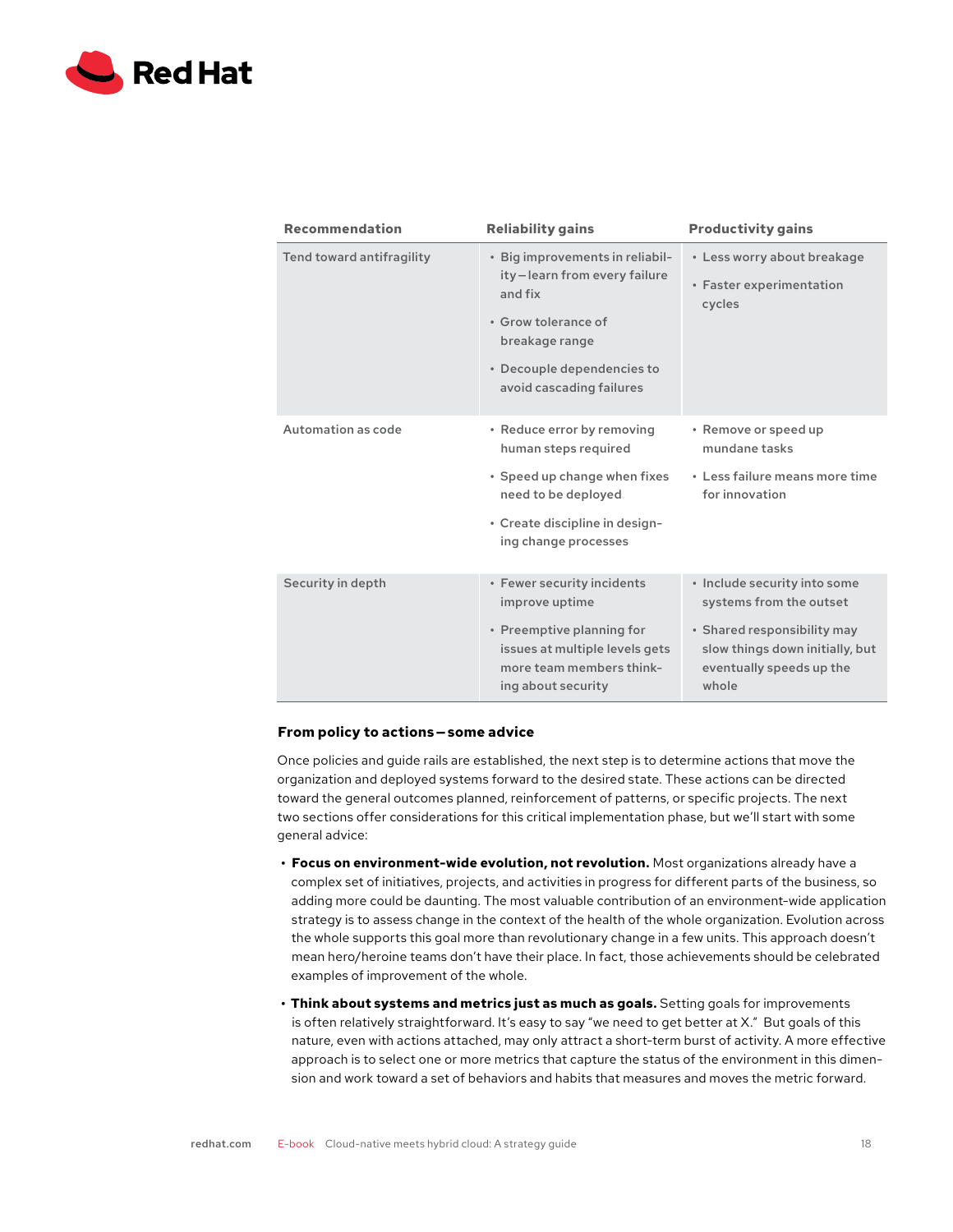

| Recommendation               | <b>Sample metric</b>                                                                                                                                                                                                   | <b>Type of process</b>                                                                                                                                                                    |
|------------------------------|------------------------------------------------------------------------------------------------------------------------------------------------------------------------------------------------------------------------|-------------------------------------------------------------------------------------------------------------------------------------------------------------------------------------------|
| Decentralized authority      | Decision time for changes or<br>exception scored by the size of<br>the issue                                                                                                                                           | • Regular cadence of global<br>and group planning pro-<br>cesses to set policies                                                                                                          |
|                              |                                                                                                                                                                                                                        | • Change request or exception<br>processes between groups                                                                                                                                 |
| Access everywhere            | Availability of services<br>and speed or service-level<br>agreements (SLAs) per region,<br>datacenter, or cloud                                                                                                        | • Gradual prioritized roll out of<br>services across properties                                                                                                                           |
|                              |                                                                                                                                                                                                                        | . Assessment and continuous<br>testing of functionality parity                                                                                                                            |
| <b>Constraints = freedom</b> | • Adoption of design frame-<br>works, patterns.<br>or guidelines                                                                                                                                                       | • Organization-wide sharing<br>of interfaces, products, and<br>internal services                                                                                                          |
|                              | • Compliance of solutions<br>• Number of<br>exception requests                                                                                                                                                         | • Regular cadence recognition<br>of the adoption of central<br>quidelines                                                                                                                 |
| Self-service                 | Speed, or the number of steps<br>to access key services or<br>products with a metric such as,<br>"Time to First Hello World" for<br>an API being used, or "Time to<br>first third-party user" for an<br>API being used | Regular cadence cycle of<br>updated lists of available<br>services and measure times<br>required to access them by<br>their users                                                         |
| Product mindset              | The number of groups, services,<br>and products using a particular<br>product or service                                                                                                                               | Regular cadence on the<br>release of products and<br>services, feedback mechanisms,<br>communication means to<br>update on changes, sharing<br>usage metrics                              |
| Tend toward antifragility    | Measure of time to heal<br>after failures, as well as the<br>(hopefully decreasing) trend on<br>recurrence of similar failure                                                                                          | • Regular chaos tests<br>inducing simulated or real<br>failures across system to<br>detect fragility<br>• Gradual widening of the<br>envelope of the severity of<br>system shocks induced |

# **Table 2. Sample metrics and processes for policy areas discussed in Section two**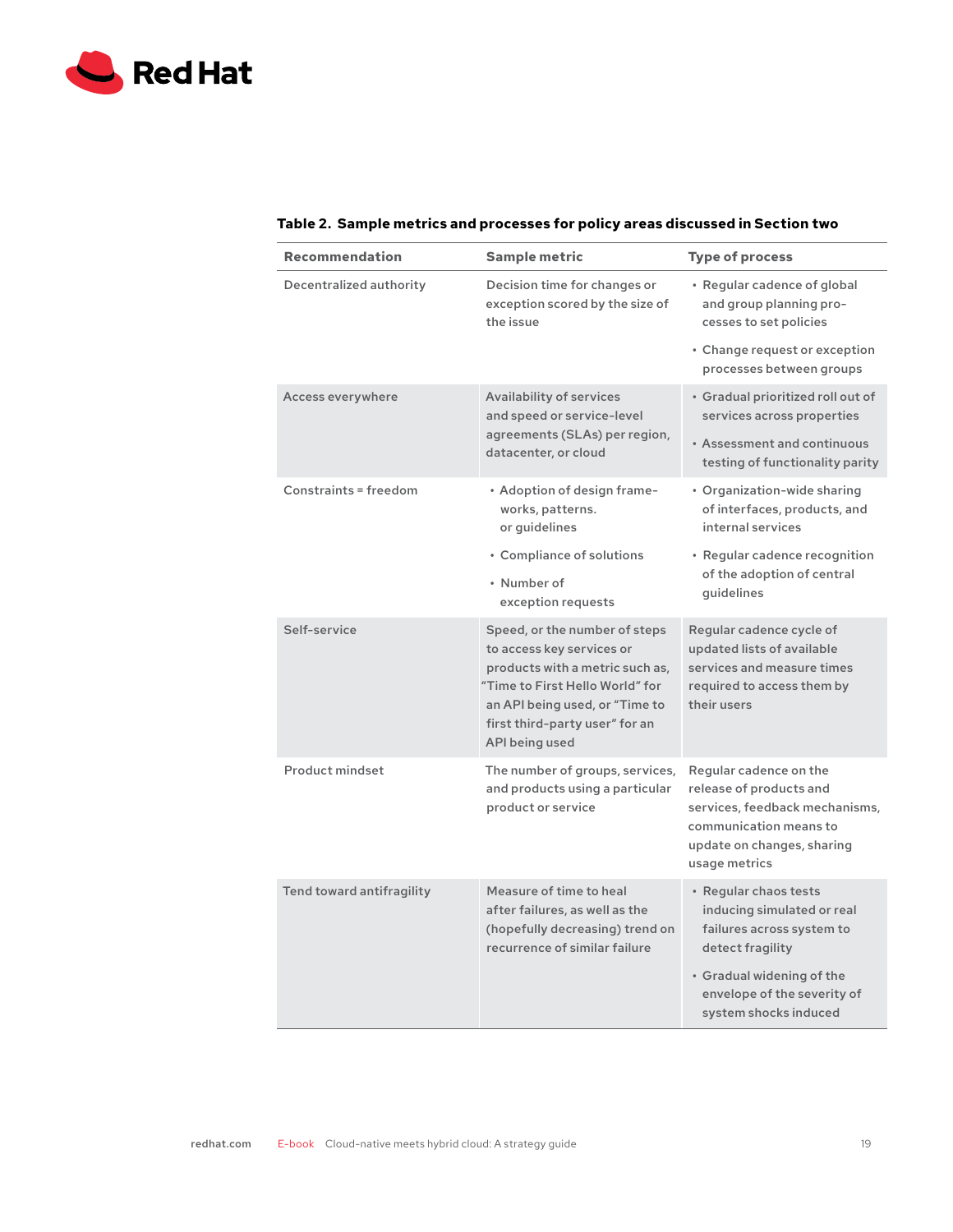<span id="page-20-0"></span>

| <b>Recommendation</b> | <b>Sample metric</b>                                                                                                                   | <b>Type of process</b>                                                                           |
|-----------------------|----------------------------------------------------------------------------------------------------------------------------------------|--------------------------------------------------------------------------------------------------|
| Automation everywhere | Measure the number of manual<br>deployment or configurations<br>or other steps-or total<br>end-to-end time taken for<br>full redeploys | Regular review of automation<br>metrics and ongoing program to<br>reduce the largest pain points |
| Security in depth     | • Number of security incidents<br>detected and caught<br>• Number of components<br>adopting security guidelines<br>and monitored       | • Regular penetration and<br>other security testing to<br>stress system<br>• Post action reviews |

#### **Part three: Architecture for success**

The strategy principles in the previous sections are abstract so that they might be applied to a variety of systems. The next logical questions are:

- **•** What do these systems look like?
- **•** What are the components to consider, and how are they organized?

There is no single architecture that works for all cases. Architectural choices will always be unique to an organization, often representing core strengths to build upon. However, it is useful to provide a map of the typical elements of an application environment and how they connect when cloud-native and hybrid cloud technologies are applied.

In this section, we'll provide an overall picture of what this means, and drill down into a number of areas that have become critical to modern IT.

#### **The big picture**

Borrowing from our earlier definition of an application environment as the set of capabilities for application delivery and application development across the entire organization, a high-level view of a large, organization-wide application environment is illustrated in Figure 5.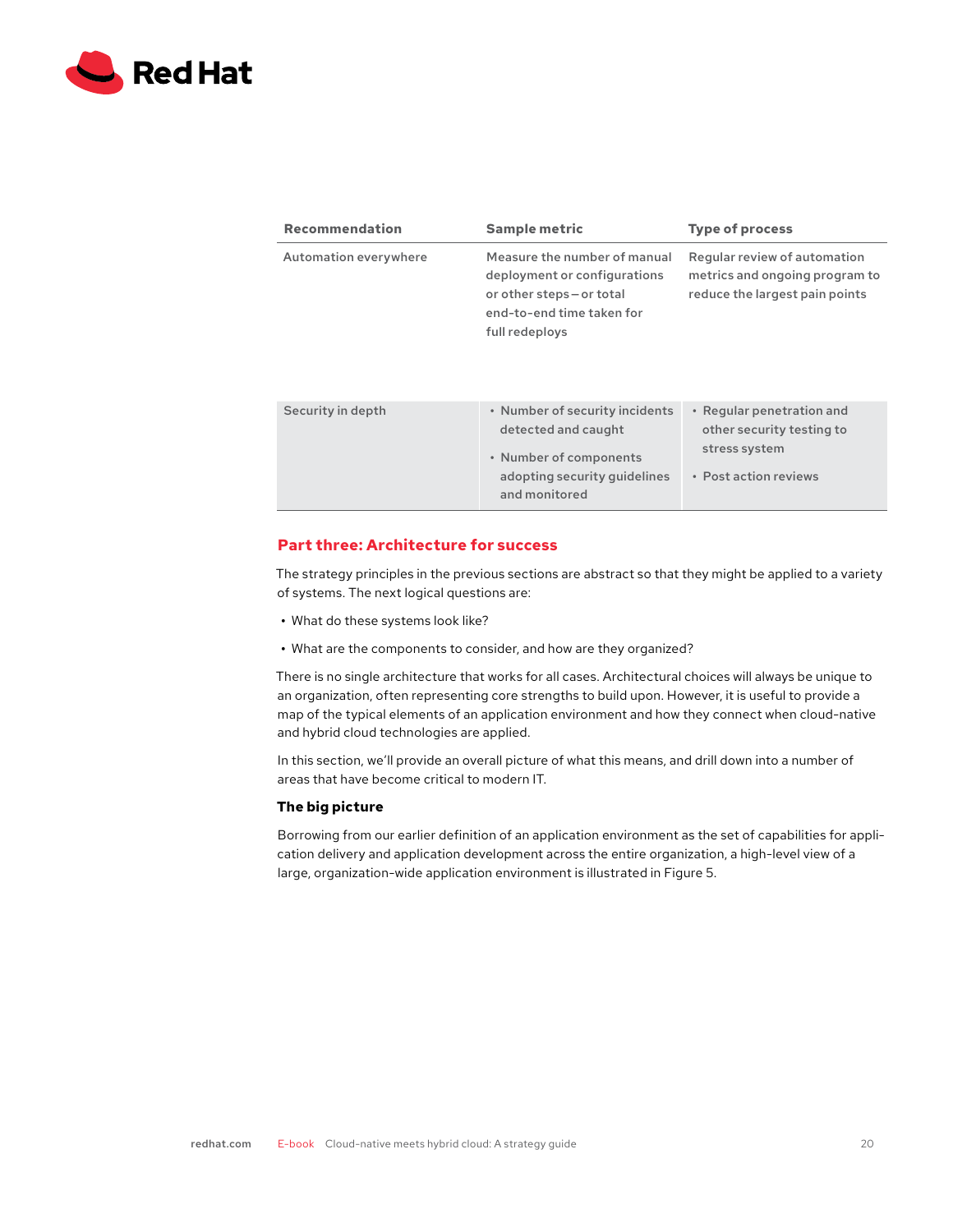

*"The moment we have an idea, we can start building the product. This agility is something we have never experienced before."*

**Tobias Mohr** Head of Technology and Infrastructure, Aviatar, Lufthansa Technik<sup>t</sup>



*Figure 5. High-level IT application environment*

In this section, we focus on the components of an application environment and how they are connected. Each of these layers can be considered perpendicular to the strategy principles discussed earlier in Part two. The strategy principles should hold across these layers and inform their design. The division is as follows:

- **1. Platforms and application delivery.** The infrastructure that hosts the code processes that instantiate the applications which deliver value at the operating system and datacenter level.
- **2. Applications from custom code.** Support for the execution of custom-code-based applications that are innovative in functionality and separates an organization from its competitors.
- **3. Applications from integration.** Support for the communication between applications that creates the functionality users experience directly.
- **4. Applications from process automation.** Support for applications that involve not only executing code, but also processes that engage humans (workflows), and logical rules contributed by non-developer experts in the organization.
- **5. Developer tooling, DevOps, and management.** Capabilities that wrap around the application environment to keep team members productive and systems functioning.

Each area is addressed in its own section to follow. In addition, a crucial success factor in implementing these strategies and architectures is addressing human processes and architectural patterns. Team dynamics, behaviors, and culture that maintain and evolve the system are all important factors for success. They also capture the organizational memory of the approaches that solve problems. These factors are addressed in Part four, and a detailed analysis can be found in *The Open Organization*. 18

**<sup>17</sup>** *Red Hat success story, "Lufthansa Technik builds cloud platform to optimize airline operations." [https://www.redhat.](https://www.redhat.com/en/success-stories/lufthansa-technik) [com/en/success-stories/lufthansa-technik](https://www.redhat.com/en/success-stories/lufthansa-technik)*

**<sup>18</sup>** *Whitehurst, Jim, The Open Organization, Boston, Massachusetts: Harvard Business Review Press, 2015.*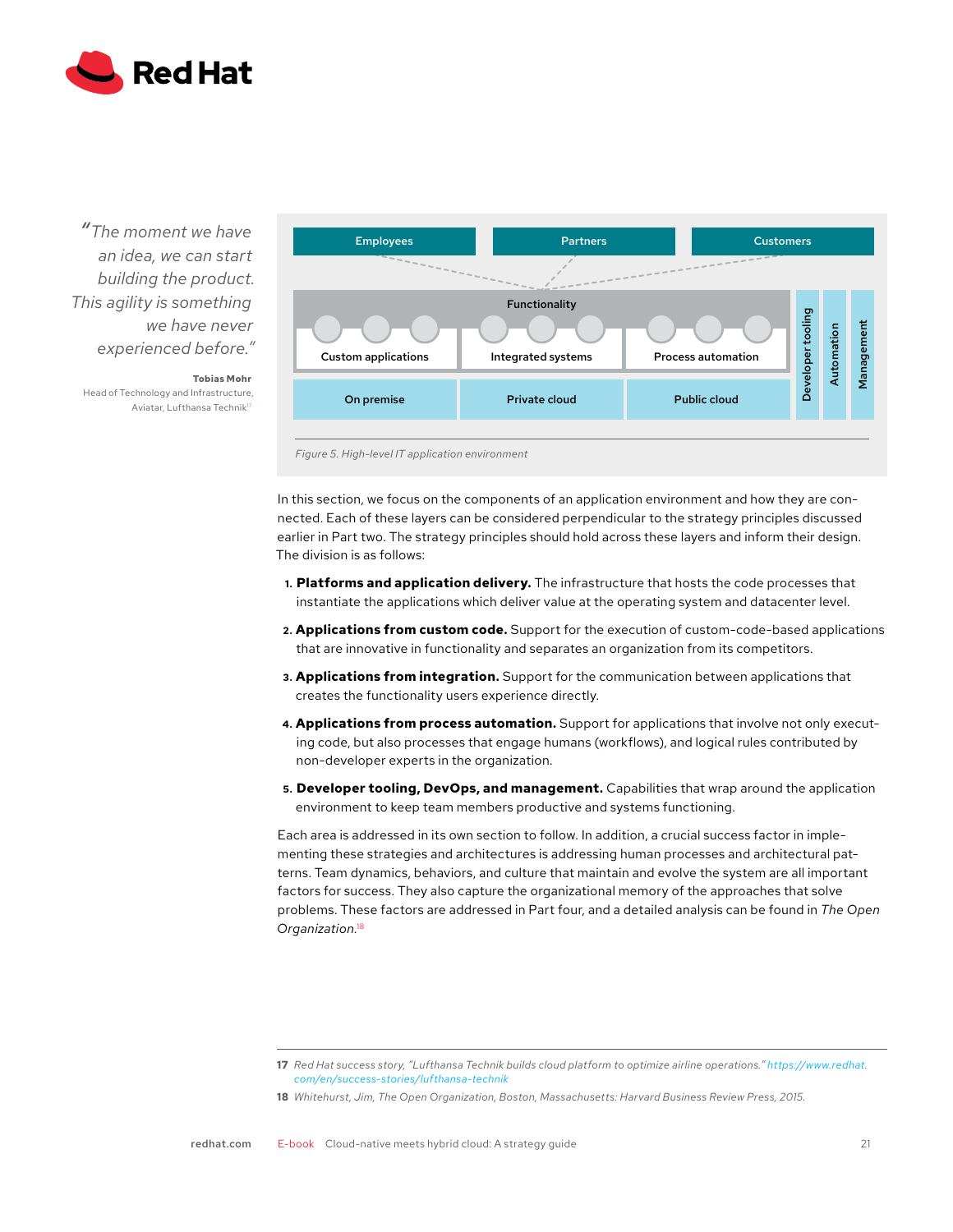<span id="page-22-0"></span>

*"The place has clearly been terraformed within an inch of its life; there was just no other way continents ended up perfectly square."*

> **Rachel Bach** Author, *Heaven's Queen19*

#### **The five levels of IT terraforming hierarchy:**

1) Platforms -> soil and nutrients

2) Applications -> atomic life, plants and small animals

> 3) Integration/messaging -> communities

4) Processes -> civilization

5) Developer tools / DevOps and management -> ecosystem processes and checks and balances

There are other ways to segment IT infrastructure, depending on the focus, for example, mobile application support or Internet of Things (IoT). However, the model here is deliberately structured to illustrate the importance of the whole set of connected elements that make up an IT environment. In general, most IT strategy advice is either focused only on custom code development, ignoring that much of IT is about integration and processes, or assumes the adoption of a particular technology stack.

The application environments of most large organizations are vast and diverse, naturally spanning many forms of development. Typical organizations operate on the basis of thousands of individual applications, a wide range of SaaS services, commercial off-the-shelf solutions, and other systems. The architecture layers discussed provide a general overview of how to connect some of these systems. The examples refer to Red Hat technologies, where relevant, but there are certainly other vendor solutions available. Any sufficiently complex system will need to rely on technology from many sources. As such, the technology-specific items listed are for illustrative purposes only.

### **Platform and delivery**

Improvements in platform and application delivery technology have arguably been the most obvious drivers of cloud-native and hybrid cloud capabilities to date. The platform layers provide the substrate on which applications execute, integrate, and deliver value. The shift from the operating system to virtualization to containerized deployments now allows for a broad and deep spectrum of different kinds of deployment and automation. This shift in technology also furthers the idea that the exact same execution environment can be available to developers in an organization, no matter where they deploy: in the datacenter or on any one of a number of public or private clouds.

In hybrid cloud environments with multiple on-premise locations, there is now an even greater premium on:

- **• Consistency of experience across locations** ensures the same operating system versions, patch levels, and other system elements are available in as many of the environments as possible.
- **• Unified management** across on-premise, virtualized, private, and public cloud systems, making it easy to track the entire IT infrastructure in the same way.
- **• Control over security and compliance** continues to be critical even as different cloud and datacenter deployments proliferate.
- **• Increased stability, agility, and availability.** Often, the goal of infrastructure expansion is to add capacity for failover and redundancy. However, it is important to take a consistent approach to these deployments or outlier environments could hurt reliability.

An in-depth look at Red Hat's operating system and private cloud approach to hybrid cloud, with many customer examples, can be found in [Red Hat's hybrid cloud strategy e-book](https://www.redhat.com/en/engage/hybrid-cloud-strategy-20190426). However, the last few years have revealed an addition to creating a consistent platform across multiple cloud environments: the use of containers and container platforms.

**19** *Bach, Rachel. Heaven's Queen (Paradox Book 3). Orbit, April 22, 2014.*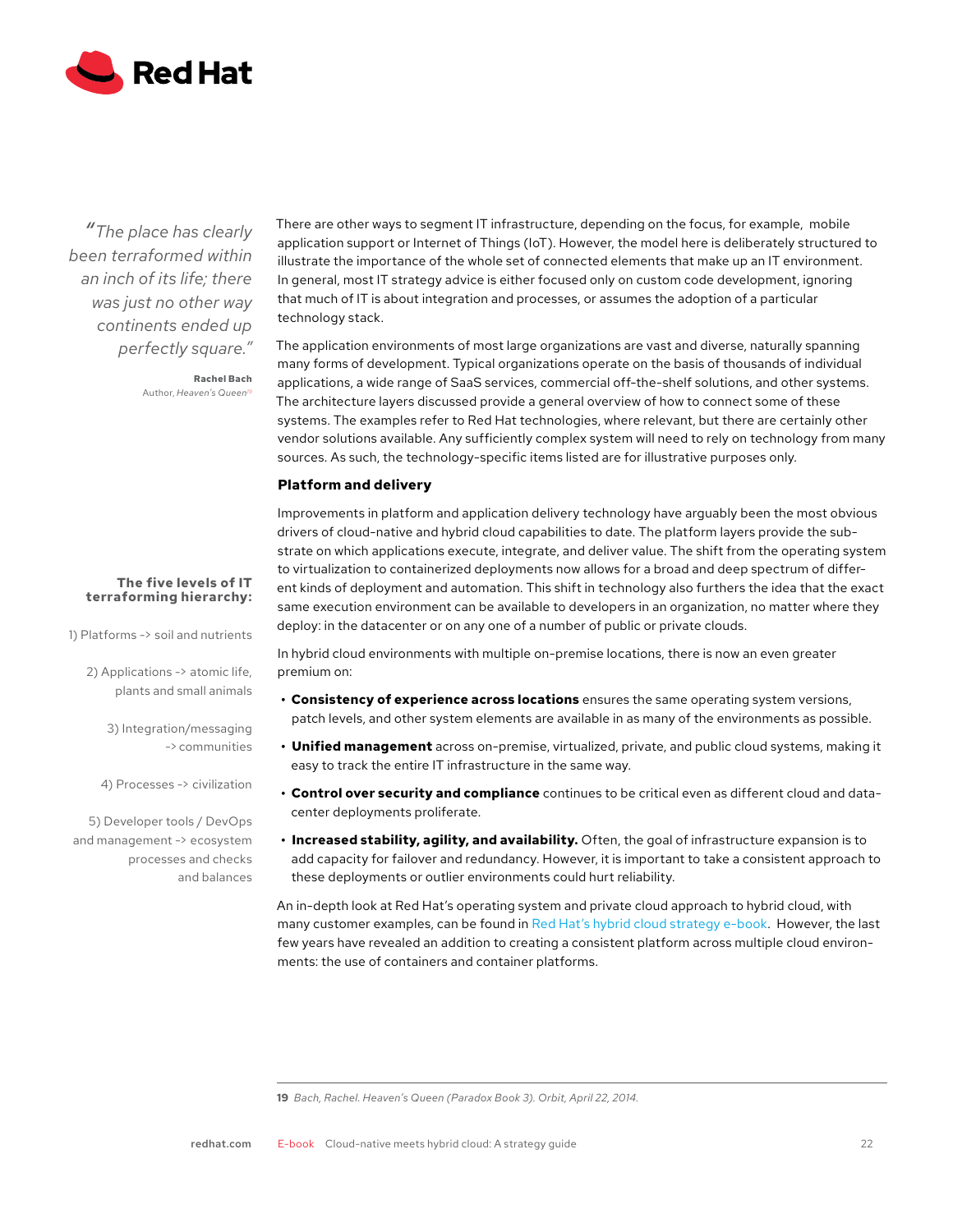<span id="page-23-0"></span>

Containers have become the deployment infrastructure of choice in modern IT. These constructs package and isolate applications with their entire runtime environment — all of the files necessary to run. Rapid deployment and easy management via a container platform means that instances of applications can be deployed, updated, and scaled anywhere the container platform is available. Containers and container platforms truly bring the cloud-native computing vision to life on top of the hybrid cloud.

In a hybrid cloud environment, using a container platform makes it possible to create a truly identical computer environment across all datacenter and cloud environments by:

- **•** Providing identical compute infrastructure in each location.
- **•** Enabling a packaged container to run anywhere within the hybrid cloud environment without modification.
- **•** Enabling operations teams to see workloads across their various container clusters.
- **•** Enabling the scaling up and down of resources in each location.

The container platform creates an abstraction layer over the underlying resources, making them reusable and consistent everywhere. The Kubernetes-based Red Hat OpenShift® Container Platform provides all of these features and more. The mix of locations in any customer's hybrid cloud can now include hosted offerings on each of the three major public clouds — Amazon Web Services (AWS), Google Cloud Platform, and Microsoft Azure. More information on the use of containers for hybrid cloud can be found in the [Red Hat cloud containers e-book.](https://www.redhat.com/en/engage/hybrid-cloud-containers-s-201904260408)

Three platform strategy considerations are:

- **• Making the platform as self-service as possible** to enable different teams to access the capacity and services they need while having a tight and consistent security model. Allowing development teams to self-provision virtual resources is crucial for speed. However, self-provisioning needs backed-in controls to provide system security.
- **• The reliability of the entire platform infrastructure across all locations.** This consideration involves looking not only at individual systems or datacenters, but also at their interdependencies and change policies for when failures occur: Are systems simply "restored" or are they changed to prevent future failures?
- **• Automation is key in complex hybrid cloud environments.** Building out automation is critical to keeping hybrid cloud management feasible. At the same time, as discussed in Part three, it is important to consider automation as code that must be managed. Otherwise, automation itself becomes a legacy problem.

#### **Applications from custom code**

Application code does not execute by itself. Executing source code is supported by substrates that have slowly evolved from early application servers to a mix of modern application servers, lightweight language runtimes, and a combination with container management.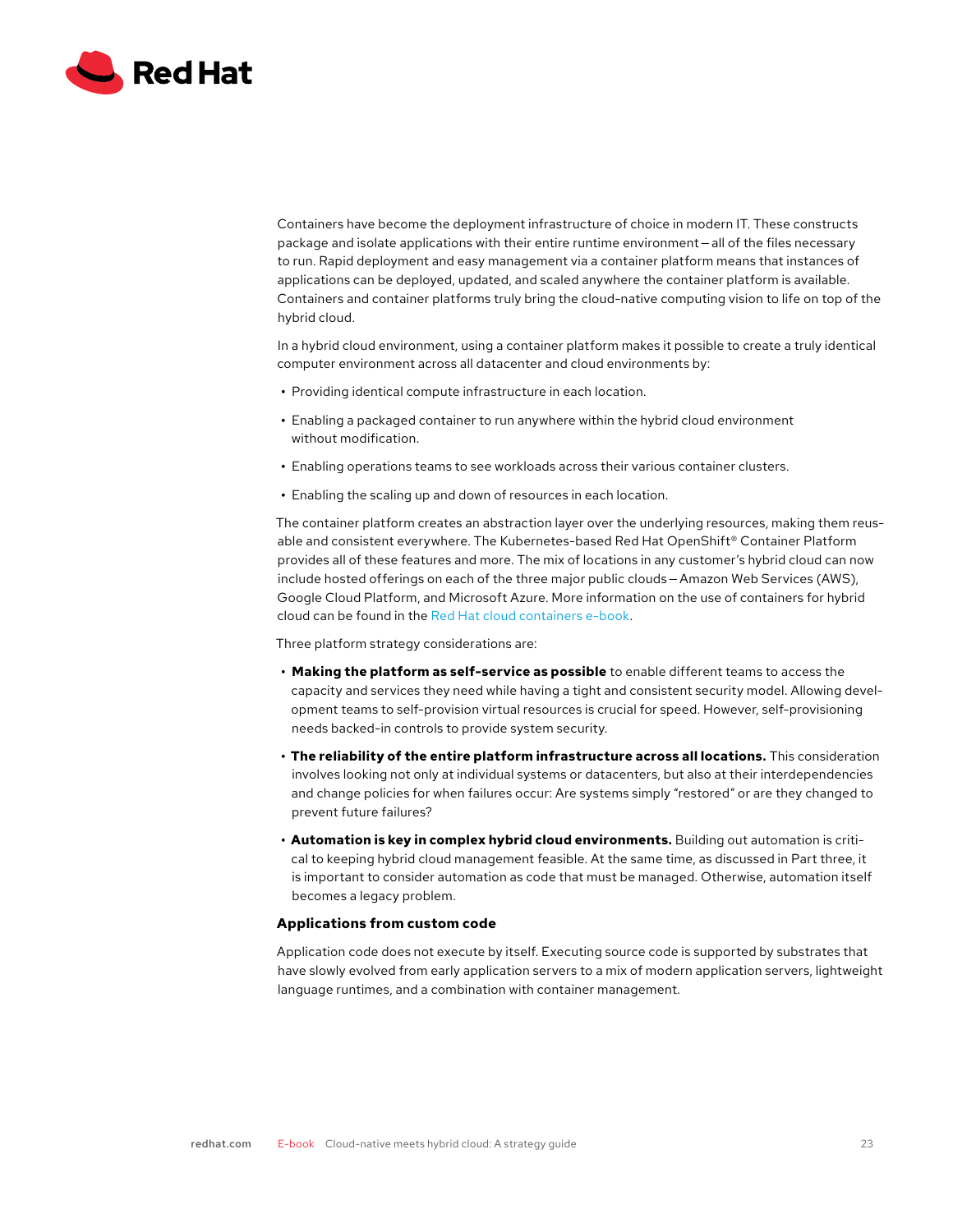

*" We can deploy new applications quickly, but the real beauty is the flexibility: some existing applications grow, others shrink. We can make those changes automatically with one click, in a minute instead of a day."*



**Ivan Torreblanca** *CIO, Leshop.ch20*

*Figure 6. Execution of custom code in different contexts throughout the enterprise*

As cloud-native technologies take hold, container infrastructure, in combination with language runtimes, provides the most flexible combination for innovation. As organizations adopt container technologies, this combination is likely to become the dominant deployment pattern with much of the previous application servers' orchestration capability being transferred to the container management layer.

For most organizations, this transition will take time, and it will likely have a mix of application hosting scenarios, including all of the approaches shown in Figure 6.

The following paradigms have emerged in application development and are being considered by the majority of large organizations:

- **•** While Java and Javascript remain dominant in the enterprise for custom code implementations, the number of languages in use continues to grow. Cloud Foundry's recent report covers 25 languages in use, with many in the low single-digit percentages of enterprise respondents.<sup>21</sup>
- **•** Tight integration and the inclusion of ancillary services for messaging and in-memory data grid are becoming important services in the environment in order for custom code projects to be efficient.
- **•** Reactive programming is gaining significant traction as the need for rapid processing custom applications increases. Toolkits, such as [Eclipse Vert.x](http://vertx.io/), have been seeing swift adoption.
- **•** Function-as-a-Service (FaaS), first popularized through AWS's serverless Lambda approach and now having a more generalized computer approach, allows programmers not to worry about preprovisioning compute capacity. Instead, individual elements of code (functions) can be deployed and executed simply when the right events occur. FaaS solutions are now available on the major public clouds and can be provisioned (typically on a container platform) by on-premise operations teams for their own teams of developers.

These trends add significant new capabilities to enterprise IT for the development of custom code applications. Carefully selecting which technologies to adopt is important because the custom code systems, which implement the bulk of the differentiating functionality, make an organization uniquely competitive in the market.

**<sup>20</sup>** *Red Hat success story, "LeShop.ch supports culture of innovation with agile, scalable solution." [https://www.redhat.](https://www.redhat.com/en/success-stories/leshop.ch) [com/en/success-stories/leshop.ch](https://www.redhat.com/en/success-stories/leshop.ch)*

**<sup>21</sup>** *Cloud Foundry, "These Are the Top Languages for Enterprise Application Development." August 2018. [www.](http://www.cloudfoundry.org/wp-content/uploads/Developer-Language-Report_FINAL.pdf) [cloudfoundry.org/wp-content/uploads/Developer-Language-Report\\_FINAL.pdf.](http://www.cloudfoundry.org/wp-content/uploads/Developer-Language-Report_FINAL.pdf)*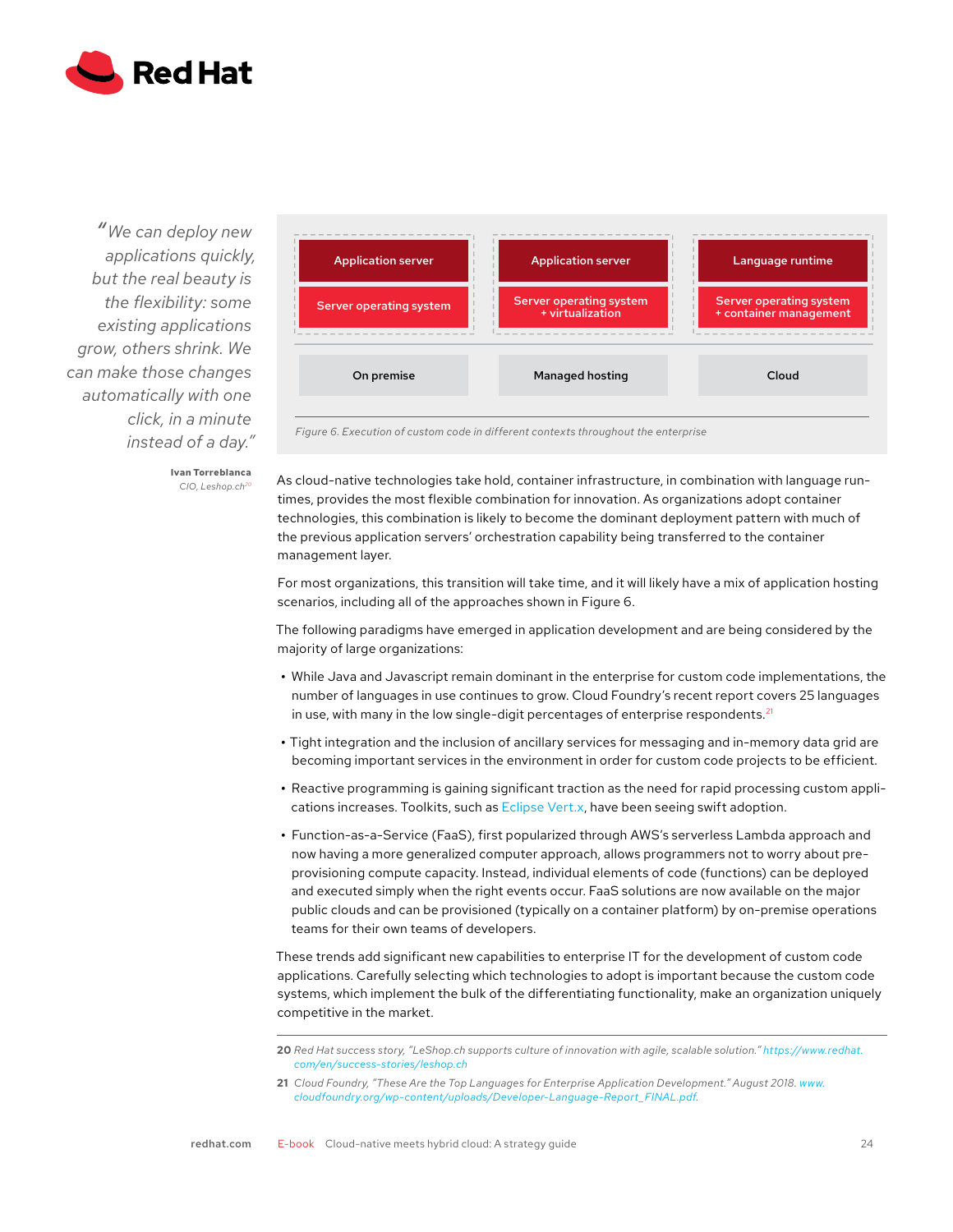<span id="page-25-0"></span>

Red Hat's application development portfolio is broad and deep and covers most of the areas already identified in this section. Some recent innovations include:

- **•** A broad expansion of the enterprise-grade runtimes available to support custom code. Red Hat's all-inclusive runtimes bundle now include JBoss® Enterprise Application Platform, Node.js, MicroProfile, Spring Boot, and others. This bundle provides a broad range of flexibility so developers can choose the tools they prefer, while CIOs can continue to minimize risk across the whole spectrum of an organization's custom code.
- **•** The inclusion of complementary services for messaging and in-memory data grid, with Red Hat AMQ broker and Red Hat Data Grid.
- **•** Tight integration with Kubernetes and Red Hat OpenShift Container Platform, enabling a clean separation of the lower-level deployment capabilities traditionally handled by an application server. These capabilities can now be handled in the container platform through the code-centric runtime support services in the runtimes packages.
- **•** Support for Kubernetes-native execution mechanisms that enable FaaS wherever a Kubernetes container platform is deployed. Known as [Knative,](https://github.com/knative) this collaboration with Google, Pivotal, and others, provides the substrate for messaging, eventing, and execution of a serverless approach to work anywhere.
- **•** Lastly, in cloud-native environments, execution speed is critical. Applications that teams want to use in cloud, container, or even serverless environments should start up and shut down in microseconds: scaling to zero when they are not needed, but being available nearly instantly when called upon. Red Hat's [Quarkus](https://quarkus.io/.) technology now provides this speed and agility for Java virtual machine (JVM)-based languages.

Key considerations of application runtime strategy are:

- **•** Autonomy with consistency: enabling the use of different languages and approaches in throughout the organization.
- **•** Tight integration with DevOps and developer tools is important for developer productivity. Automation of standard processes, checks, and balances allow more code to be written, tested, and deployed efficiently.
- **•** Establishing a comprehensive security strategy ensures that from the operating system through virtualization and from the container layer through to the code runtime, all systems are comprehensively updated by automated rollouts from trusted vendors.

#### **Applications from integration**

Since IT systems were first connected to networks and operating systems first allowed interprocess communication, integration capabilities have been necessary. The number of ways software systems can be integrated has ballooned. Integration has become one of the most critical parts of the IT stack.

With application environments now spanning multiple datacenters and clouds, integration is critical, but they also need to adapt to modern requirements. While the traditional patterns for integration, such as enterprise service bus (ESB) deployments, have brought organizations a long way, they are far from sufficient for hybrid cloud challenges. In particular, there are a number of challenges integration technology needs to meet: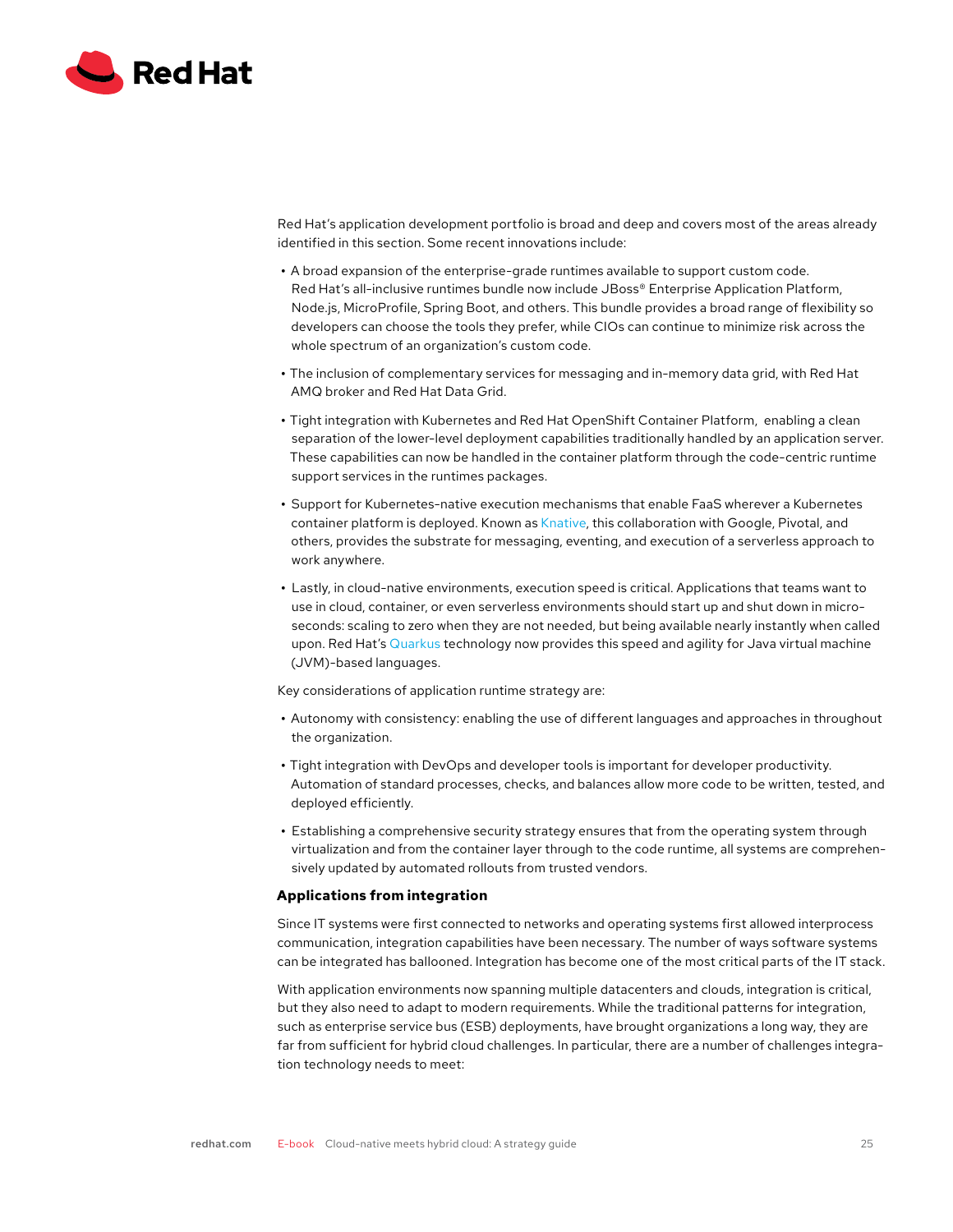

*"Our Red Hat operating environment frees us to focus far less on our infrastructure and spend more time innovating and delivering new products that improve our customer experience."*

> **Michael Catuara** *Director of Distributed Systems, TransUnion22*

- **• Seamless operation across multiple locations.** This operation means that messaging, API management, transformation, data mapping, and other capabilities should all be available in multiple physical locations. The capabilities also need to work together across locations. For example, messaging solutions often need to be used across multiple physical locations, not just within a location. IDC terms this capability "portability" in a recent report.<sup>23</sup>
- **• Integration as code.** Integrations between systems perform critical transformation and data mapping in real time. This capability requires code changes to the software endpoints, delivering data that can imply synchronized changes to the integration. Integrations should be considered code just like applications so that they may be versioned in the same way.
- **• Extreme scale.** While integration technology started in the datacenter connecting primarily backoffice applications, in many cases customer-facing applications need access to those same backoffice systems. Meanwhile, traffic volumes have increased significantly. Integrations, therefore, need to scale rapidly and cost effectively for the most heavily used data and transaction systems.
- **• Serving more stakeholders.** The number of systems has grown rapidly and IT has infiltrated almost every business function. The number and type of integrations required in an organization has dramatically increased. Supporting integration activities is becoming increasingly critical not only for development and operations teams, but also less technically trained individuals in the line of business areas, known as citizen integrators.
- **• The increasing importance of data.** In line with their use in customer-facing applications, integrations are also front and center in the trend toward large-scale, real-time data capture and analysis. Moreover, the proliferation of IoT devices requires new ways to manage the vast amount of information they generate. Data needs to be processed, stored, and often replicated accurately for modern systems to operate effectively.

To cope with these changes, integration technologies themselves are evolving. As they combine with cloud-native capabilities, integration technologies in the Red Hat portfolio:

- **•** Can be deployed in a fully distributed manner, with individual integrations wherever they are needed.
- **•** Are container-native, which permits automated capacity scaling.
- **•** Can be used on demand with instant start up and shut down via container-based Knative technology.
- **•** All integrations are manipulatable as code, which means normal DevOps practices can be applied and are accessible via graphical drag and drop interface. This capability enables highly skilled and less-skilled individuals to collaborate on the same integrations.
- **•** Includes an even broader range of messaging capabilities, from traditional AMQ-style messaging to Apache Kafka.
- **•** Messaging, API, and integration technologies can be deployed across different clouds and provide the application-level communication needed for end-user applications to operate.

**<sup>22</sup>** *Red Hat success story, "TransUnion modernizes IT, delivers a better customer experience." [www.redhat.com/en/](http://www.redhat.com/en/success-stories/transunion) [success-stories/transunion](http://www.redhat.com/en/success-stories/transunion)*

**<sup>23</sup>** *Fleming, Maureen. "Worldwide Integration and API Management Software Forecast, 2019–2023," IDC, June 2019, [https://www.idc.com/getdoc.jsp?containerId=US45126319.](https://www.idc.com/getdoc.jsp?containerId=US45126319)*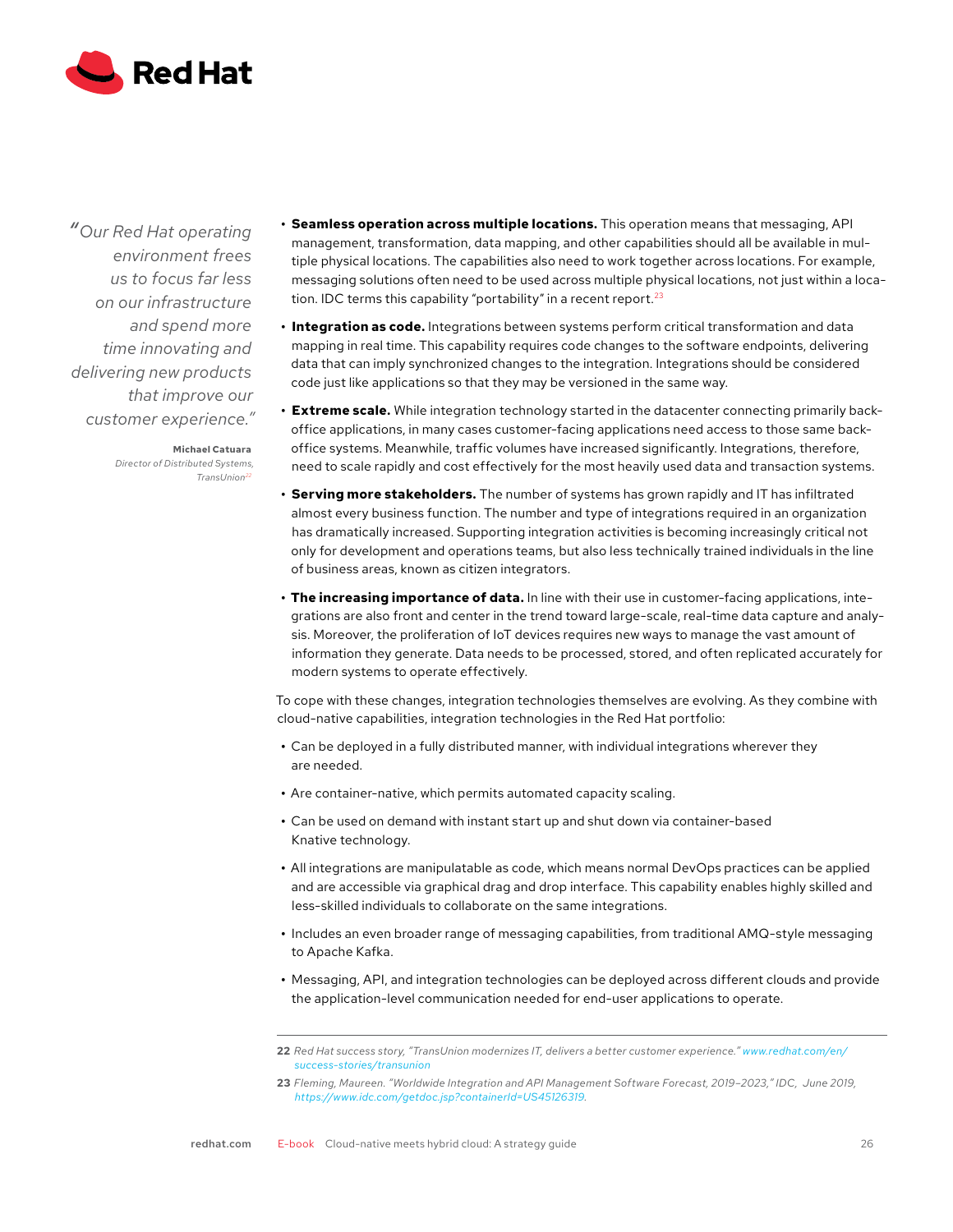<span id="page-27-0"></span>

*"Our business grows dramatically between Thanksgiving and the end of December. There's more online shopping happening, but we're also seeing returns expand our busiest time. Using OpenShift, we can scale flexibly during those particular peak times. We even have the potential, if needed, to scale to public cloud."* The most important integration considerations for organizations are:

- **•** Mapping out a strategy for which products and services become available and how they will be accessed by other software teams. Often APIs are an important part of this broader adoption.
- **•** Determining a strategy for who owns integrations between these systems. Distributing this workload increases the autonomy of individual groups and reduces the workload on centralized Integration Competency Center (ICC) teams.
- **•** Addressing strategic questions, such as setting best practices for changed-data capture, virtualization of federated data, messaging, and data transformation across datacenter and cloud integrations. How will these capabilities connect with the platform layer and provide seamless service everywhere?

A deeper dive into integration strategy in cloud-native and hybrid cloud environments can be found in Red Hat's [Agile integration e-book](https://www.redhat.com/en/resources/mi-agile-integration-ebook).

#### **Applications from process automation**

Software touches nearly every process an organization executes. Many of these processes involve people (employees, partners, and customers) and also complex decisions based on data and states.

The third type of application that is radically changing in the hybrid cloud era is processdriven applications.

There is a clear, growing need for both business process management (BPM) applications and automated intelligent decision making, covering everything from rule-based systems to robotic process automation. As IT spreads infrastructure through the hybrid cloud and influence throughout their organization, the following trends are emerging for process-driven applications:

- **• The adoption of microservices patterns, APIs, and integrations** creates an opportunity to connect processes with new systems throughout the enterprise – and build richer workflows and apply automation to data sets or systems that were not previously accessible.
- **• Solutions using configuration, business-level logic, and rules are becoming increasingly important.** Although custom applications deliver much of the novel functionality available in the environment, the ability to call that custom logic in ways that reflect changing business needs is critical. Configurable rules are capable of executing actions as FaaS invocations in the cloud and containers.
- **• An increase in process distribution** as the number of datacenter and cloud locations in an organization grows, and processes need to span these locations, requiring a cloud-native approach to process management. This approach is not simply deployed in one location, but it can be configured to run wherever it is needed and create consistent flows across all locations.
- **• The rise of BizDevOps,** which aims to combine business needs directly with agile application development. In particular, toolchains are becoming more integrated to connect code concept to cash.

[redhat.com](http://linkedin.com/company/red) E-book Cloud-native meets hybrid cloud: A strategy guide 27

**Carla Maier** *Senior Manager, Cloud Platforms and Technology, UPS24*

**<sup>24</sup>** *Red Hat case study, "UPS streamlines package tracking and delivery with DevOps and Red Hat." [www.redhat.com/en/](http://www.redhat.com/en/resources/ups-customer-case-study) [resources/ups-customer-case-study](http://www.redhat.com/en/resources/ups-customer-case-study)*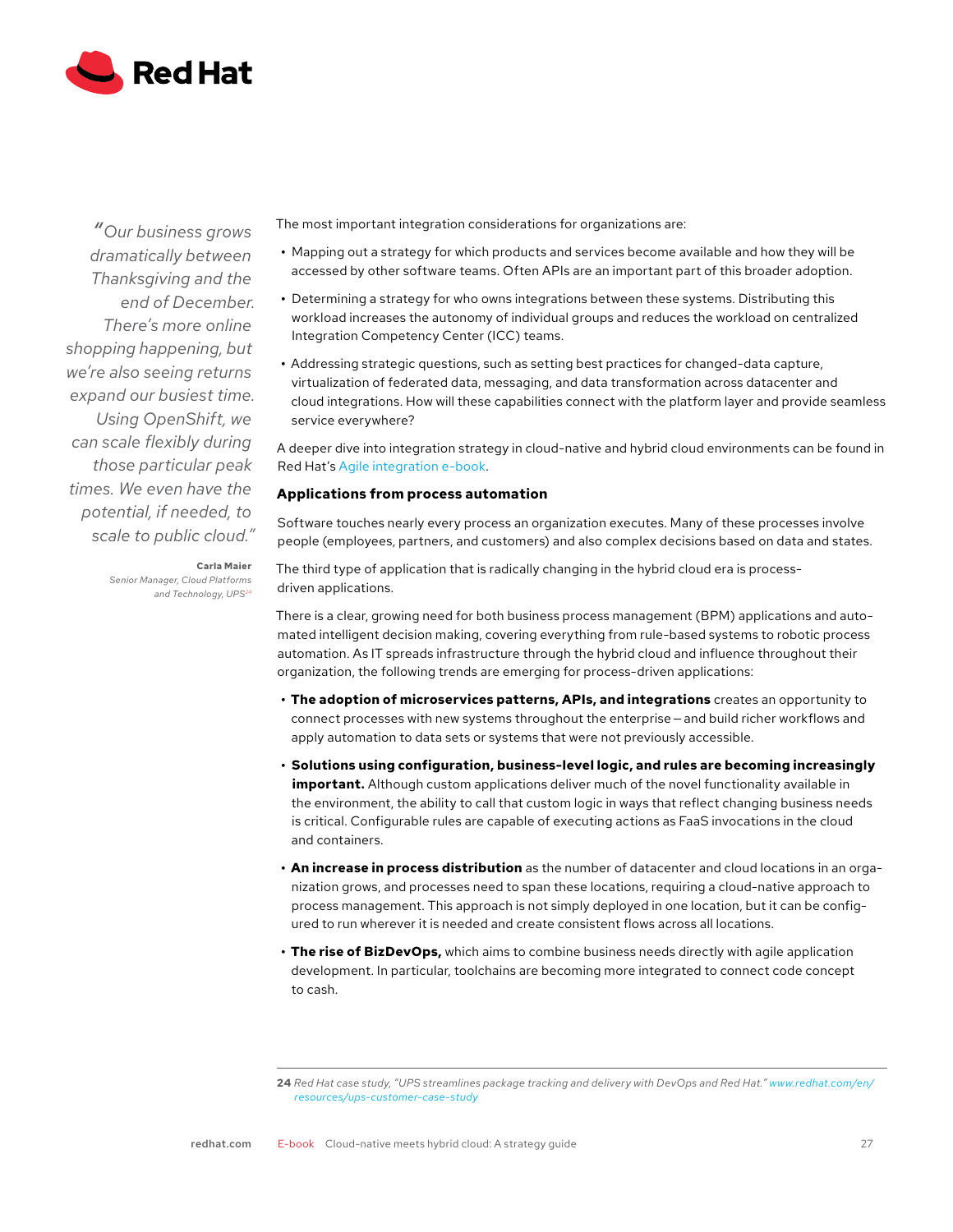

*" We have built up hundreds of interfaces to multiple EMR, lab and other systems across the enterprise. It's a huge challenge. The health information exchange team has been at it for the last five to six years. But we are in a good position where most of our data is integrated and easily available in a single place. That data can be mined for analytic insights, or leveraged by a decision engine to make recommendations."*

#### **Vipul Kashyap**

*Director of Clinical Information Systems and Enterprise Information Architect, Northwell Health25*

- **• Scalability.** Process-driven applications, particularly in organizations with large numbers of employees or customers, now underpin some of the most highly used IT services. As a result, it has become necessary to scale up and down usage of key processes on demand to avoid failures and bottlenecks.
- **• The use of serverless and FaaS platforms** utilized by business rules and business process management systems to help with scalability, performance, and cost savings. Decisions and their actions can be executed as FaaS. Also, steps in business processes can also be executed as FaaS.
- **• The confluence of IT integration between back-office systems and customer-facing systems, and the resulting growth in data,** has created an enormous opportunity for organizations to begin deploying intelligent applications for their clients. Making rule-based decisions, splicing together human and automated decision making, and doing this with speed and scale are all key to taking advantage of these opportunities.

Each of these trends means that a modern wave of process-driven applications is now a crucial component of IT strategy.

As with integration technologies, cloud-native development is also enabling major changes in process automation technologies. In the Red Hat portfolio, it means:

- **• Native deployment on containers.** Tight integration with containers and container orchestration technology is a core part of Red Hat's process automation platforms. Process-driven applications benefit from the scalability, resilience, and location independence provided by a cloud-native architecture.
- **• Serverless and FaaS.** Red Hat's process automation solution, Kogito, extends cloud-native capabilities by supporting serverless and FaaS models for process-driven applications. Kogito is built from the ground up with Quarkus to provide the rapid startup, scaling, and memory efficiency needed for on-demand services.
- **• Cognitive computing.** Cloud-native architecture provides the scale necessary to support resource-intensive artificial intelligence (AI) and machine learning (ML) workloads, which can extend decision services to cover a wider range of scenarios. By incorporating predictive models into user-written Decision Model and Notation (DMN) decision models, Red Hat Decision Manager enables organizations to increase automation and reduce exceptions requiring human input.
- **• Intelligent management.** Cloud-native development reduces operations workload through Kubernetes Operators, which automates application life-cycle management and fault response. Red Hat's process automation solutions include Operators for process-driven applications to easily manage distributed hybrid cloud workloads.

The strategic decisions relevant to this area include:

**• Enabling increasing numbers of employees, partners, and customers to participate in the creation and configuration of process-driven applications.** This type of application creates an opportunity for decentralized authority where a safe, structured environment can be provided by technical specialists. Domain experts can then use this to control the applications for their own needs.

**<sup>25</sup>** *RTInsights analyst paper, "Building a clinical decision engine platform with Red Hat Decision Manager," 2018. [www.redhat.com/en/resources/building-a-clinical-decision-engine-rtinsights-article](http://www.redhat.com/en/resources/building-a-clinical-decision-engine-rtinsights-article).*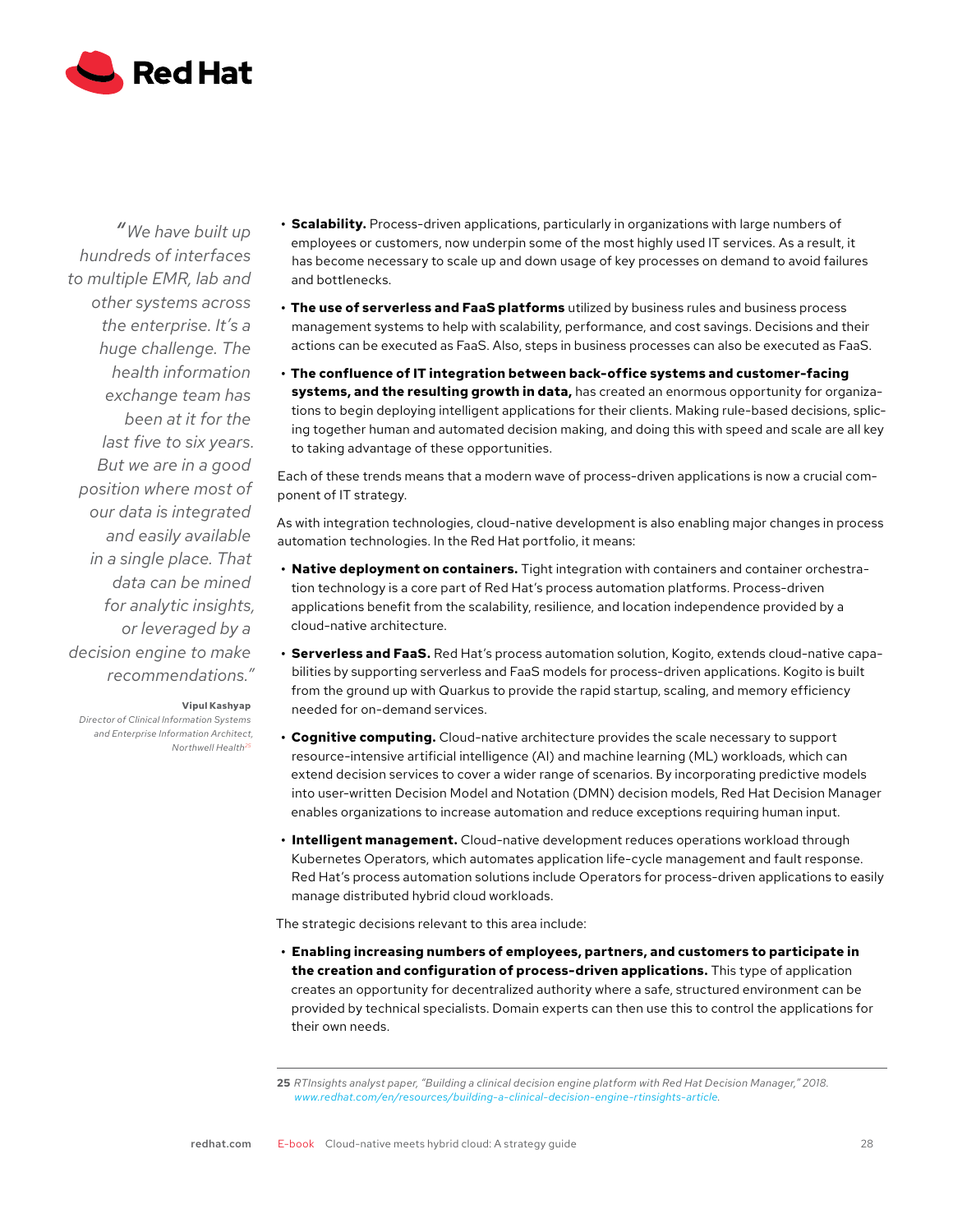<span id="page-29-0"></span>

*"OpenShift and OpenStack allow our teams to develop an idea quickly, eliminating distractions from innovation and discovery. They don't need to worry about whether they need a small or big server to run their apps."*

**José María Ruesta** *Global Head of Infrastructure, Service and Open Systems, BBVA26*

- **• Determining protocols and procedures, roles and responsibilities** for collaboration between line-of-business and IT when automating manual business processes.
- **• Deciding on approaches to use FaaS and the cloud for decision and business process management (BPM).** For example, whether to use BPM-as-a-Service on the cloud, on-premise, or a combination of both.
- **• Providing process management on-demand as a service may bring the greatest reward,** allowing teams that previously did not have process specialists to begin capturing and instrumenting their own workflows.
- **• Moving toward antifragility.** By replacing custom-engineered, compiled code for processes with configurable rules and standard formats, complex processes can be better validated and change does not need to involve code deployment. This approach reduces the risk of system breakage and helps more team members understand the dependencies inherent within important processes.

#### **Developer tooling, devops, and application management**

DevOps and developer tooling represent the foundation of cloud-native technology. In essence, many cloud-native technologies have evolved from the core need for infrastructure to support developers more efficiently and effectively. The Cloud Native Computing Foundation's (CNCF) definition of cloud-native technology starts with:<sup>27</sup>

*"Cloud native technologies empower organizations to build and run scalable applications in modern, dynamic environments such as public, private, and hybrid clouds."*

#### CNCF covers some examples and then highlights:

*"These techniques enable loosely coupled systems that are resilient, manageable, and observable. Combined with robust automation, they allow engineers to make high-impact changes frequently and predictably with minimal toil."*

This combination of resilience, manageability, and observability, (from the operations side) and engineering impact (from the developer and engineering side) has fostered a number of technologies that have come together under the cloud-native banner.

These attributes are what makes cloud-native technology a compelling technology set used to address many of the challenges that emerge as organizations move along their trajectory of adopting multiple clouds and datacenters as their infrastructure footprint.

DevOps practices, application services, middleware, developer tools and management, as well as new cloud-native variants, all comprise and support the IT environment of an organization. They work together to create the organization's application environment. In turn, that application environment supports the functionality that enables employees, partners, and customers to derive the value they need.

**<sup>26</sup>** *Red Hat case study, "BBVA transforms customer experience with cloud-native digital platform." [https://www.redhat.](https://www.redhat.com/en/resources/bbva-customer-case-study) [com/en/resources/bbva-customer-case-study](https://www.redhat.com/en/resources/bbva-customer-case-study)*

**<sup>27</sup>** *From the Cloud Native Computing Foundation (CNCF) official definition of cloud native v1.0 [https://github.com/cncf/](https://github.com/cncf/toc/blob/master/DEFINITION.md) [toc/blob/master/DEFINITION.md](https://github.com/cncf/toc/blob/master/DEFINITION.md)*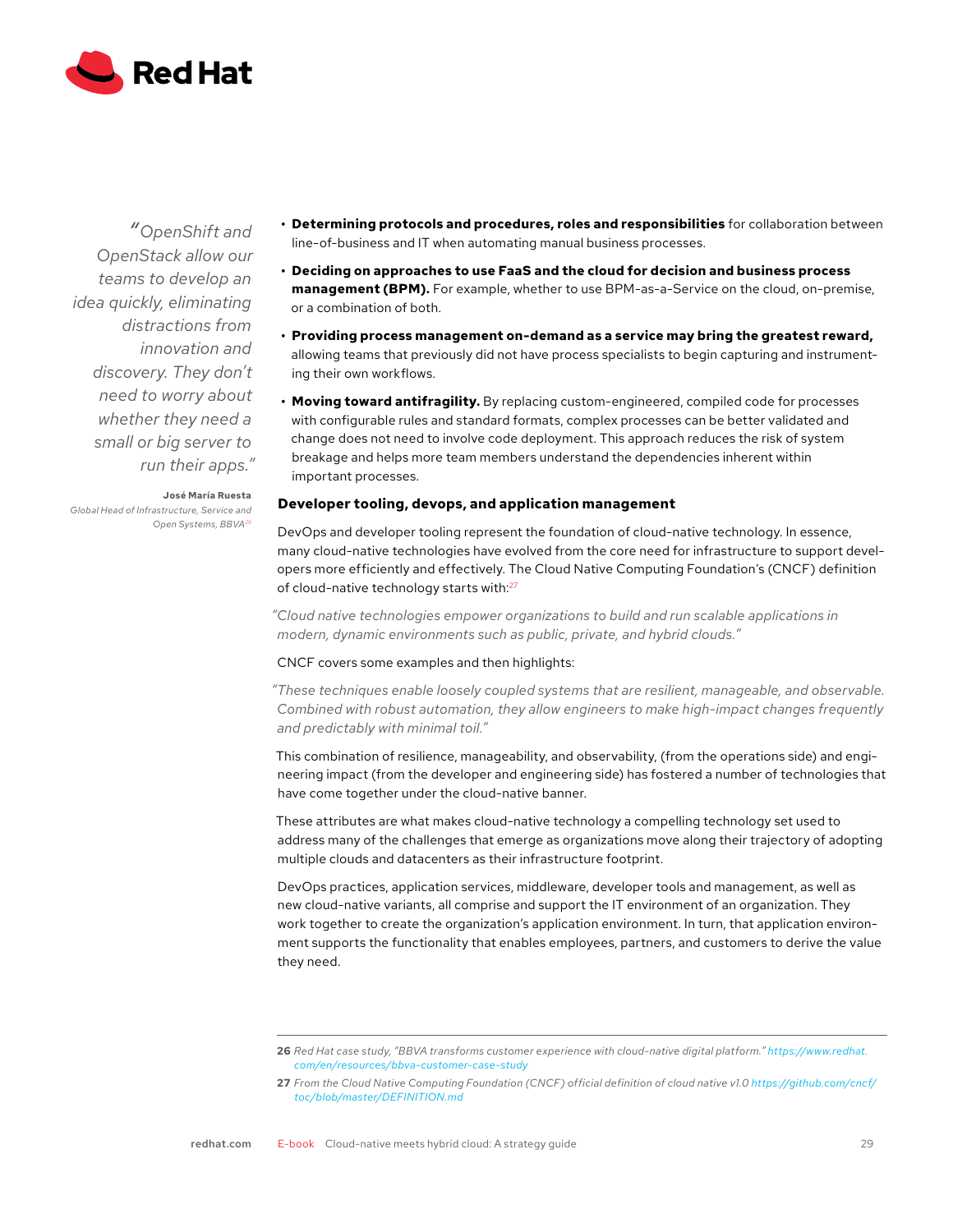

Much has been written about the successful application of DevOps techniques in organizations – the [Red Hat DevOps resources page](https://www.redhat.com/en/topics/devops) is a great starting point. Also, [Red Hat Open Innovation Labs](https://www.redhat.com/en/services/consulting/open-innovation-labs) and other services teams provide programs to help get started. Rather than repeat this general guidance, this section focuses on a number of trends accelerated by hybrid cloud adoption:

- **•** The notion of infrastructure as code, which comes from cloud-native DevOps, is becoming critical as infrastructure and applications span multiple datacenters and clouds. Without the ability to fully automate deployments in multiple locations, hybrid cloud environments become increasingly hard to manage.
- **•** This need for automation extends to application code as well. Since applications are now tightly woven integrations across numerous services and APIs in multiple locations, deployments need to be carefully orchestrated to avoid downtime.
- **•** Almost all IT environments are mixed platform environments that can include bare-metal deployed machines running a variety of operating systems, virtualized server real estate, and private cloud, public cloud, and containers. The mixture of these different platform levels means that any holistic approach needs to connect management practices across platforms.
- **•** Development tools need to change and update with infrastructure, providing live testing and other cloud-native features. Cloud-integrated development environments, in which code lives entirely in the browser, are gaining traction to meet this need.
- **•** Observability and tracing becomes harder and more crucial in hybrid cloud environments. Code execution often touches multiple locations and must be tracked across each invocation. Failures in disparate parts of the system need to be correlated to determine what went wrong.

Each of these trends raises new challenges, but today's tools are evolving rapidly to cope with these struggles. Each challenge results from an increasing decentralization of infrastructure across locations, application types, and technologies. Part of the response is to standardize elements of deployments. A second part is to deploy tools and architecture patterns that explicitly solve for the distributed nature of the system. Both are needed for success.

Some of the developments in Red Hat's solution stack include:

- **•** Multicluster management in Red Hat OpenShift, as well as a variety of tools for integrating continuous integration and continuous delivery (CI/CD) pipelines with container deployments that create a powerful hybrid cloud environment.
- **•** [Red Hat Developer's CodeReady workspaces](https://developers.redhat.com/products/codeready-workspaces/overview) provide a completely web browser-based integrated development environment (IDE) optimized for container-deployed code. Features include container-based workspaces, prebuilt or custom stacks, centralized management of developer configurations, and much more.
- **•** Red Hat Ansible® Automation Platform simplifies and adds security to management across hybrid IT environments, targeting the hybrid cloud with workflow features and security standards.<sup>28</sup>
- **•** Red Hat's predictive monitoring solution, [Red Hat Insights,](https://www.redhat.com/en/technologies/management/insights) is now included with all Red Hat Enterprise Linux® subscriptions. The platform provides integrated security, performance, availability, and stability across a variety of Red Hat platforms to increase visibility in the hybrid cloud.

**<sup>28</sup>** *Red Hat press release."Red Hat Unifies Automation Across Hybrid Cloud Management with Latest Version of Red Hat Ansible Tower," January 9, 2019, <https://www.ansible.com/press-center/press-releases/red-hat-ansible-tower-3-4>.*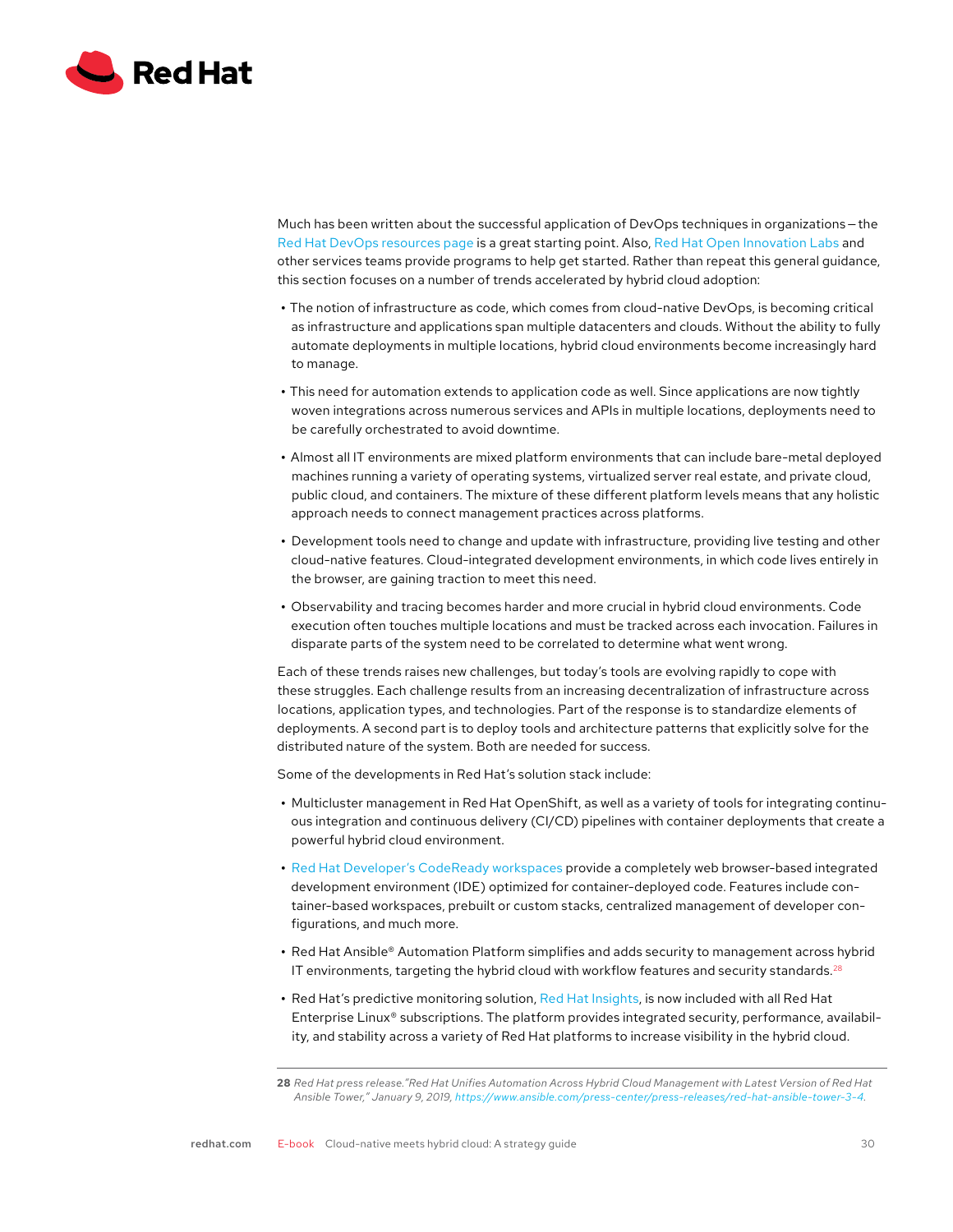<span id="page-31-0"></span>

From a long-term planning perspective, the following strategic areas are key for developer tooling, DevOps, and application management:

- **• Universal capabilities** ensure that the same underlying infrastructure, services, and automation is available in each location and for the application delivery infrastructure (platform and automation) and the applications themselves. Often deployments need to run the latest version of each app in multiple locations.
- **• Developer tooling approach.** For example, a browser-based IDE running on containers may be the best option for providing a consistent developer experience across on-premise and cloud environments.
- **• A product mindset among development and operations teams.** Creating applications and services for reuse is hard work. However, it is harder to build trust in product and services operated by others. A product mindset requires teams to think long term about the systems they provide. This impacts their planning process and will need to be captured in the automation, daily habits, and practices that go with updating, deploying, and retiring code.
- **• Automation.** Without careful management of the processes and automations themselves, a successful DevOps implementation quickly becomes a rigid system with diminishing returns.

## **Part four: The application environment journey**

The Red Hat IT team assessed the value and readiness for change of each of the applications making up Red Hat's business (see Figure 7). The team applied value criteria such as rate of change of the application and its lifespan, as well as readiness criteria including business criticality, business support, and architectural gaps.



*Figure 7. Application assessments for modernization (courtesy of Red Hat IT)*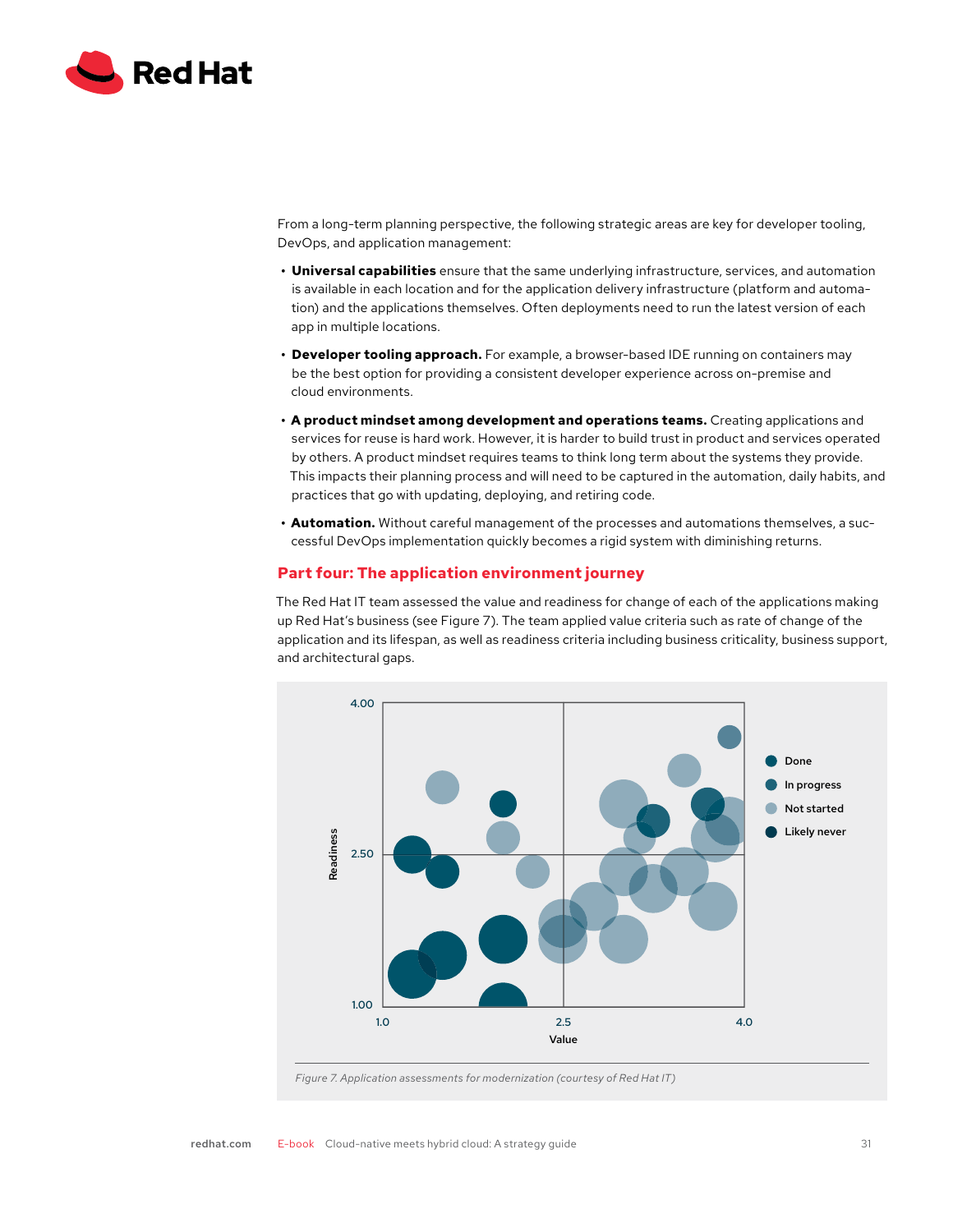<span id="page-32-0"></span>

Except for newly established startups, there are very few situations where IT strategy is purely about the new. Typically, IT strategy is a study in how to evolve the entire functioning system for reliability and productivity improvement. Individual bursts of fast productivity may sometimes work, but without the general use of best practices, these instances end up draining resources.

This section covers the journey of cloud-native and hybrid cloud application environments by sequencing the strategy areas from Part three into Figure 8.



It is important to note that these are not technology adoption stages. There may be technologies that are never adopted in some (or many) parts of a particular organization. The stages reflect policies, capabilities, and decision making.

It is also unrealistic to expect large, complex IT organizations to advance all the systems, processes, and strategic directions at once or in lock-step across the organization.

Visualizing these elements as a sequence is designed to highlight the logical sequencing of improvements and, more importantly, emphasize the whole application environment as a single entity. Improvements can be made in any unit, at any stage, but it is useful to consider how those changes affect the whole environment: Will they spread? Or will they stay segmented and disappear?

#### **Fragmented bureaucracy**

Fragmented bureaucracy might seem like an unkind description of an organization. However, given the complexity of today's IT systems, this is where many IT organizations operate. The rules, processes, and technology choices of previous builder generations are what made the systems and the organization. These decisions are reflected in the IT organization. It is also unlikely that any set of changes, no matter how great or how persistent, will make the organization and its systems perfect. Any moment of perfection would become obsolete by the next change. As Gartner<sup>29</sup> describes, managing technical debt is not easy. In fact, IT organizations aren't just implementing an application – they are always implementing a complex ecosystem with a potential multi-decade lifespan. Functionality is transient while structure is permanent.

**<sup>29</sup>** *Kyte, Andy. "Gartner Keynote: Everything You Always Wanted to Know About Technical Debt (but Were Afraid to Ask)."*  Gartner Application Strategies & Solutions Summit, November 27-29, 2018. *[https://emtevr.gcom.cloud/events/apn32/](https://emtevr.gcom.cloud/events/apn32/sessions/apn32%20-%20k4%20-%20gartner%20keynote%20everything%20you%20always%20wanted%20to%20k%20-%20373224_47073.pdf?Expires=1567034374&Signature=ZxN8ApR5RZZ7tqNITO6Js-g70vdNu~j~HGpCf8RMIV-tveig9z4W5ezq6PfOudKYTXvbGNKVD~n1W3fYu--e3RrwEgdi8icZDDp2w-o3BY3ZU1~Bj-LgsdrlmEOTvYVfq6NciOijlEFNmbvJh54vsJ8Yxa3lmcEGePJdPEs5IB-xicLTfrUx0nSxL1wcyp-7H~pu~ZrlVyTs95L~fehvjVhqCW0MWAwUIhFNlHPxilKiFf6dN3VvI7MijHqNL~M~7Oor0jPHRA9sOjBrINEnGi83LNqhFeabyrrVKU-DguKpMJhx1TYIph~yIjXXmeobGbstqEaD29JV~YuENMqa0w__&Key-Pair-Id=APKAIRZUBGPNMIJG74NA) [sessions/apn32%20-%20k4%20-%20gartner%20keynote%20everything%20you%20always%20wanted%20to%20](https://emtevr.gcom.cloud/events/apn32/sessions/apn32%20-%20k4%20-%20gartner%20keynote%20everything%20you%20always%20wanted%20to%20k%20-%20373224_47073.pdf?Expires=1567034374&Signature=ZxN8ApR5RZZ7tqNITO6Js-g70vdNu~j~HGpCf8RMIV-tveig9z4W5ezq6PfOudKYTXvbGNKVD~n1W3fYu--e3RrwEgdi8icZDDp2w-o3BY3ZU1~Bj-LgsdrlmEOTvYVfq6NciOijlEFNmbvJh54vsJ8Yxa3lmcEGePJdPEs5IB-xicLTfrUx0nSxL1wcyp-7H~pu~ZrlVyTs95L~fehvjVhqCW0MWAwUIhFNlHPxilKiFf6dN3VvI7MijHqNL~M~7Oor0jPHRA9sOjBrINEnGi83LNqhFeabyrrVKU-DguKpMJhx1TYIph~yIjXXmeobGbstqEaD29JV~YuENMqa0w__&Key-Pair-Id=APKAIRZUBGPNMIJG74NA) [k%20-%20373224\\_47073.pdf](https://emtevr.gcom.cloud/events/apn32/sessions/apn32%20-%20k4%20-%20gartner%20keynote%20everything%20you%20always%20wanted%20to%20k%20-%20373224_47073.pdf?Expires=1567034374&Signature=ZxN8ApR5RZZ7tqNITO6Js-g70vdNu~j~HGpCf8RMIV-tveig9z4W5ezq6PfOudKYTXvbGNKVD~n1W3fYu--e3RrwEgdi8icZDDp2w-o3BY3ZU1~Bj-LgsdrlmEOTvYVfq6NciOijlEFNmbvJh54vsJ8Yxa3lmcEGePJdPEs5IB-xicLTfrUx0nSxL1wcyp-7H~pu~ZrlVyTs95L~fehvjVhqCW0MWAwUIhFNlHPxilKiFf6dN3VvI7MijHqNL~M~7Oor0jPHRA9sOjBrINEnGi83LNqhFeabyrrVKU-DguKpMJhx1TYIph~yIjXXmeobGbstqEaD29JV~YuENMqa0w__&Key-Pair-Id=APKAIRZUBGPNMIJG74NA).*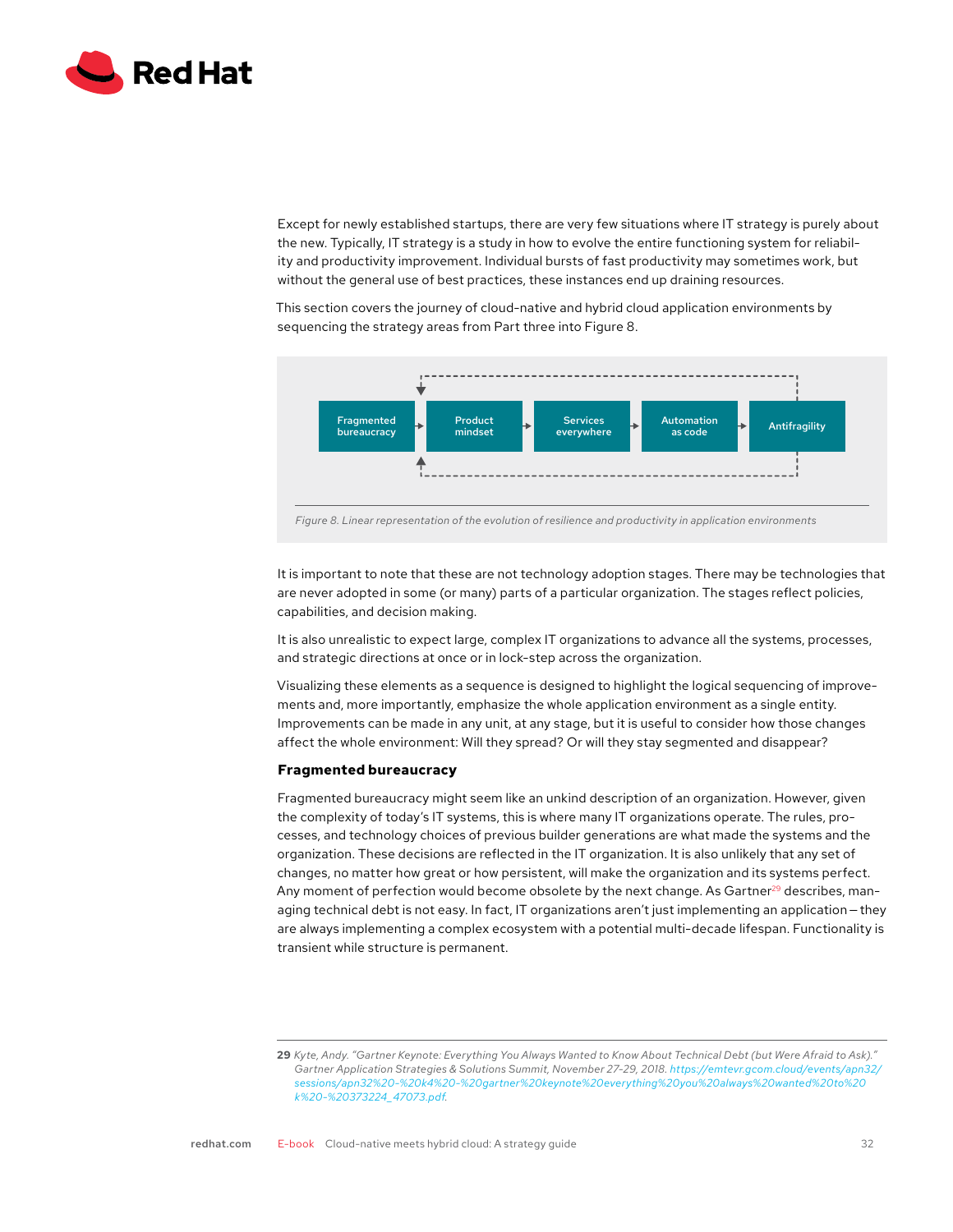<span id="page-33-0"></span>

It is important to not just get away from the label, but to move the organization and structures forward to improve. Bureaucracies are required structures to operate such large, complex organizations of people and technical systems — some fragmentation will always be present and even necessary. The questions to consider are:

- **•** How good is the current structure and the application environment that it creates for the organization?
- **•** What are the most important directions and mechanisms of change to keep the whole improving?

#### **Steps along the cloud-native and hybrid cloud path**

For many IT organizations, using multiple datacenters and multiple public cloud locations, often from more than one cloud provider, is now a daily reality. From a technology perspective, there are a variety of strategies to pursue that help make such environments more manageable.

Improving the application environment that powers your organization might require a range of technology, but above all, it requires making strategic decisions about prioritizing areas of change. Seen as a progression, the following four areas look like steps:

- **• Product mindset.** Adopting a product mindset and cultivating it for any system that is intended for reuse helps teams act more autonomously. It is also a prerequisite for teams in the organization to rely on and trust systems run by others. In fact, this focus is also a [characteristic](https://martinfowler.com/articles/microservices.html#ProductsNotProjects) of a microservice architecture that advocates that a team should own a product over its lifetime, from development to production maintenance, resulting in a closer linkage to business capabilities and how they can be enhanced. A product mindset helps guide the discourse on which interfaces and processes are truly important. Where are the domain boundaries and which APIs and functionality sets need solid commitments behind them?
- **• Services everywhere.** Emphasize the need to think beyond initial deployments and plan for seamless functionality to be available in multiple locations. There can be costs to this planning (or rollout) but they are usually lower than dealing with wildly different solutions to the same problem. This area also encompasses the push for self service, where possible so developers, and potentially users, can self-provision resources. There are significant efficiency and productivity gains in running an infrastructure in this way. These gains will grow in importance as container and serverless type technologies become more prevalent.
- **• Automation as code.** Raising the level of automation across the IT environment provides a higher return on investment, but only if this automation is explicitly maintained in the same way code and applications are maintained. Without explicit management, today's automation may become tomorrow's awkward legacy. A similar mindset shift applies to integrations, decision-making rules, and process automation code. These generate or underpin application functionality. In many cases, more integration code is present in a system than custom logic. Explicitly considering these systems as code makes it easier to manage deployments across systems.
- **• Antifragility.** The move toward antifragility represents the presence of strong processes (automated or human) that react to failures and improve the system beyond where it was before. Few organizations have adopted extreme, Netflix-like chaos engineering at any significant scale, so progress towards antifragility is a valuable goal. Similarly, including security in this, and all previous, steps represents a significant leap towards proactivity.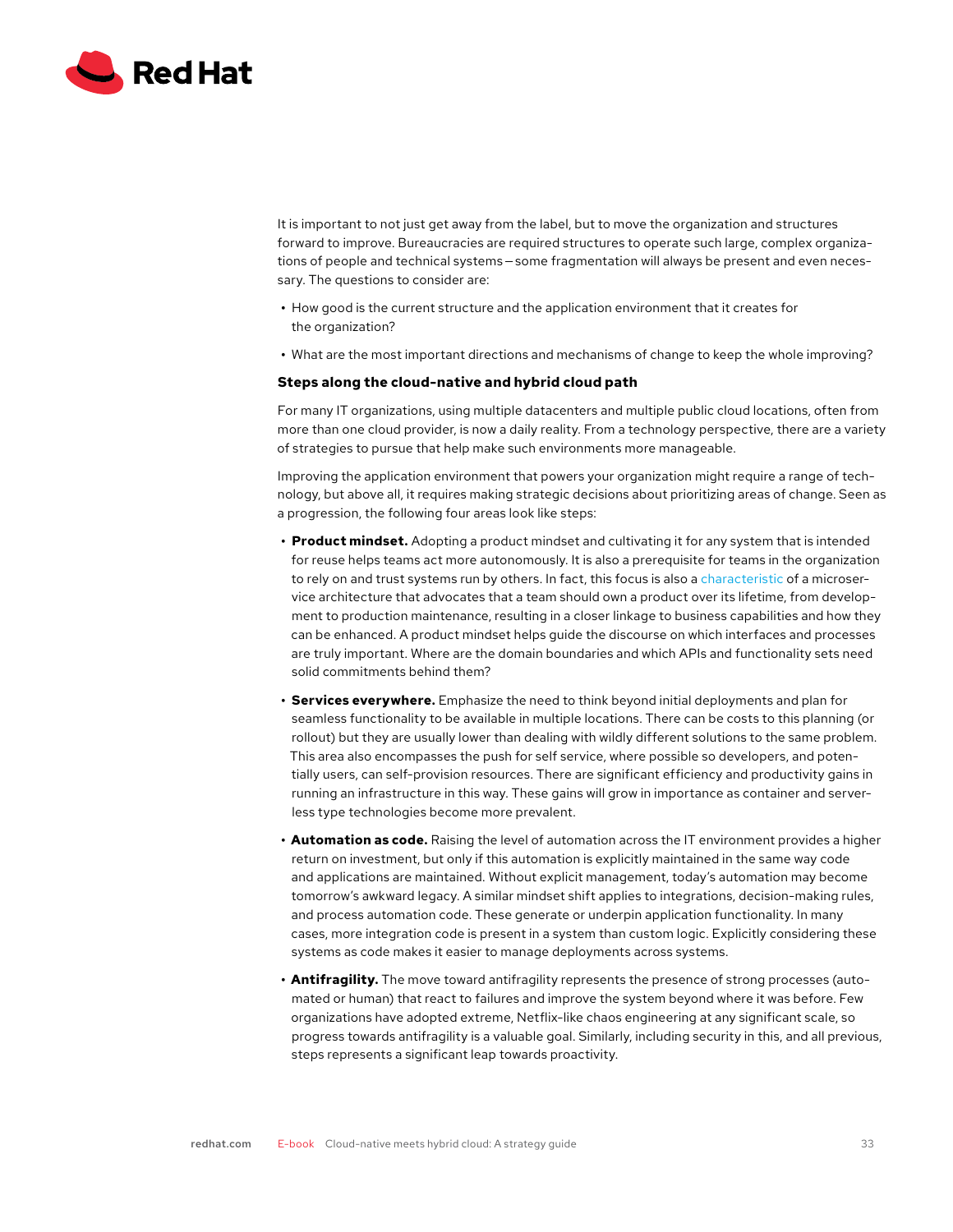<span id="page-34-0"></span>

#### **Feedback loops and culture**

Adopting new technology and processes always comes with pain and uncertainty. In many cases, it is not advisable to change something that is already working. One of the lessons the Red Hat IT team learned is that it is critical to listen to both skeptics and champions regarding change.

Often both camps with strong opinions have valid points to make. "Why are we implementing B when A already works?" While phrases like this indicate some sentimental attachment to A, it may also indicate that B is unlikely to address the underlying problem.

A useful exercise carried out by the Red Hat IT team was mapping applications to capabilities and groups according to their strategic nature, as shown in Figure 9.



*Figure 9. Classifying applications into points of parity and points of differentiation helps teams determine where energy is best spent*

The team also determined which applications to migrate and when to build confidence in new processes. Each application and process change may be different, but the team gains trust in decision making and execution along the way.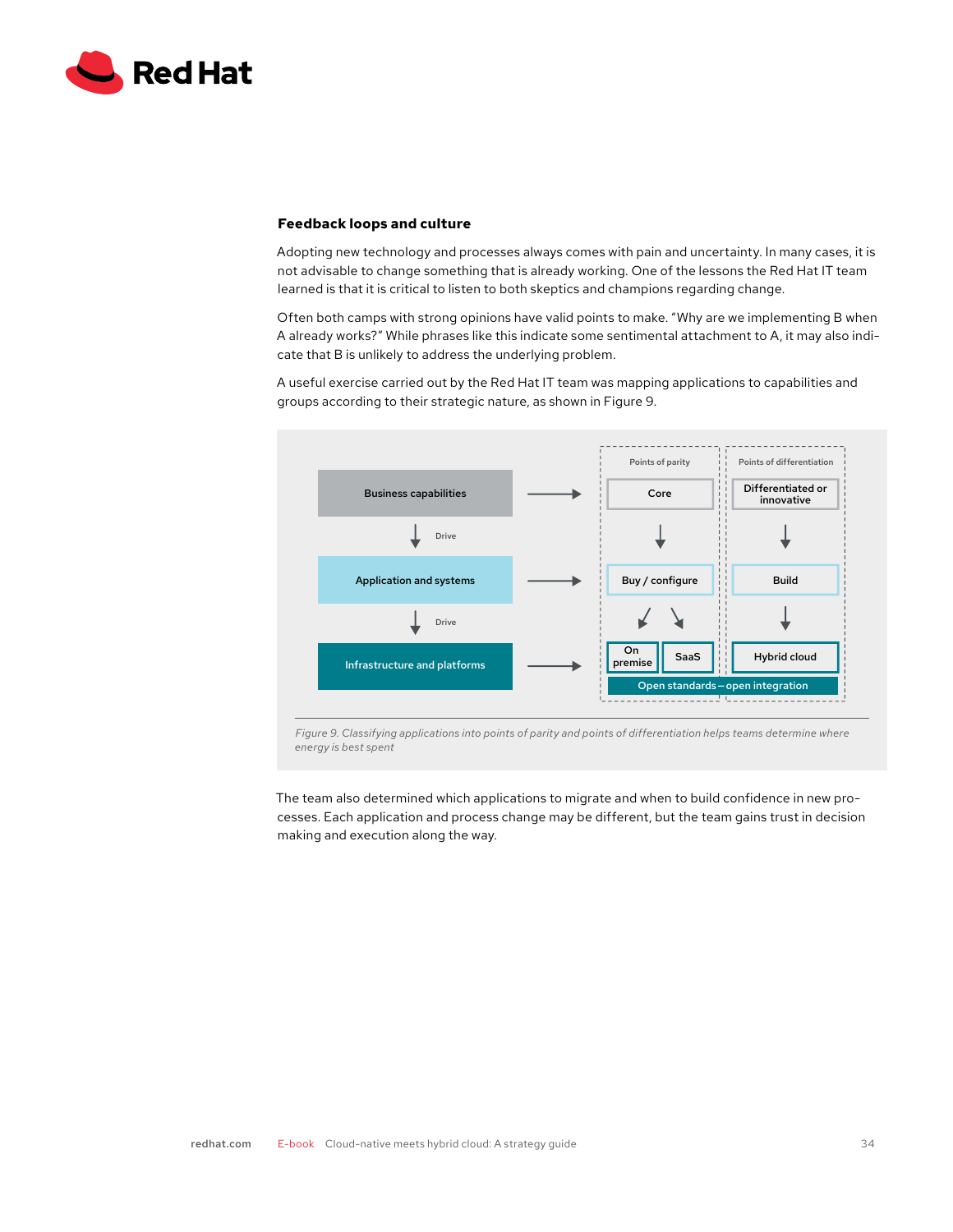<span id="page-35-0"></span>



*Figure 10. Parallel platforms used in Red Hat IT's adoption of hybrid cloud*

A final strategy being employed at Red Hat is the internal rollout of platforms for different purposes, not just a single platform to serve Red Hat IT. In Red Hat IT's adoption of hybrid cloud, three parallel platforms were rolled out. In addition to the business-critical Managed Platform, the UpShift platform supports Red Hat Product and Technology for its internal processes, and the Open Platform enables any associate in the whole company to build new applications.

By rolling out environments for internal use in Product and Technology, the company adopts its own innovative versions first. And by giving associates the ability to create applications, the company gains visibility and feedback for the available IT capabilities.

Many, but not all, Red Hat associates are technical. The IT systems allow for nontechnical users to innovate in their own domains.

More detail on Red Hat's organizational framework for embracing change can be found in *[The Open Organization](https://www.redhat.com/en/explore/the-open-organization-book)*.

#### **Is there a methodology?**

There is no formal methodology to accompany this e-book because the topic of large-scale IT is too difficult to discuss in this manner. Rather, the objective is to draw together a number of key strategic threads related to the way hybrid cloud and cloud-native technologies are impacting organizations.

Thinking of an organization's IT systems as a single application environment with some of these strategy questions in mind brings into focus a number of considerations for the reader:

- **•** Which strategic dimensions will deliver the most gain?
- **•** How do we spread good practice in one area or across the organization?
- **•** How do key types of platforms (operating systems, virtualization, containers) and applications (custom code, integrations, process-driven apps) fit together?
- **•** How do all of these concepts relate to developer productivity and stability for operations?

For a richer analysis of these topics, or an assessment of the areas of greatest impact, please see the next section for programs run by the Red Hat Services teams.